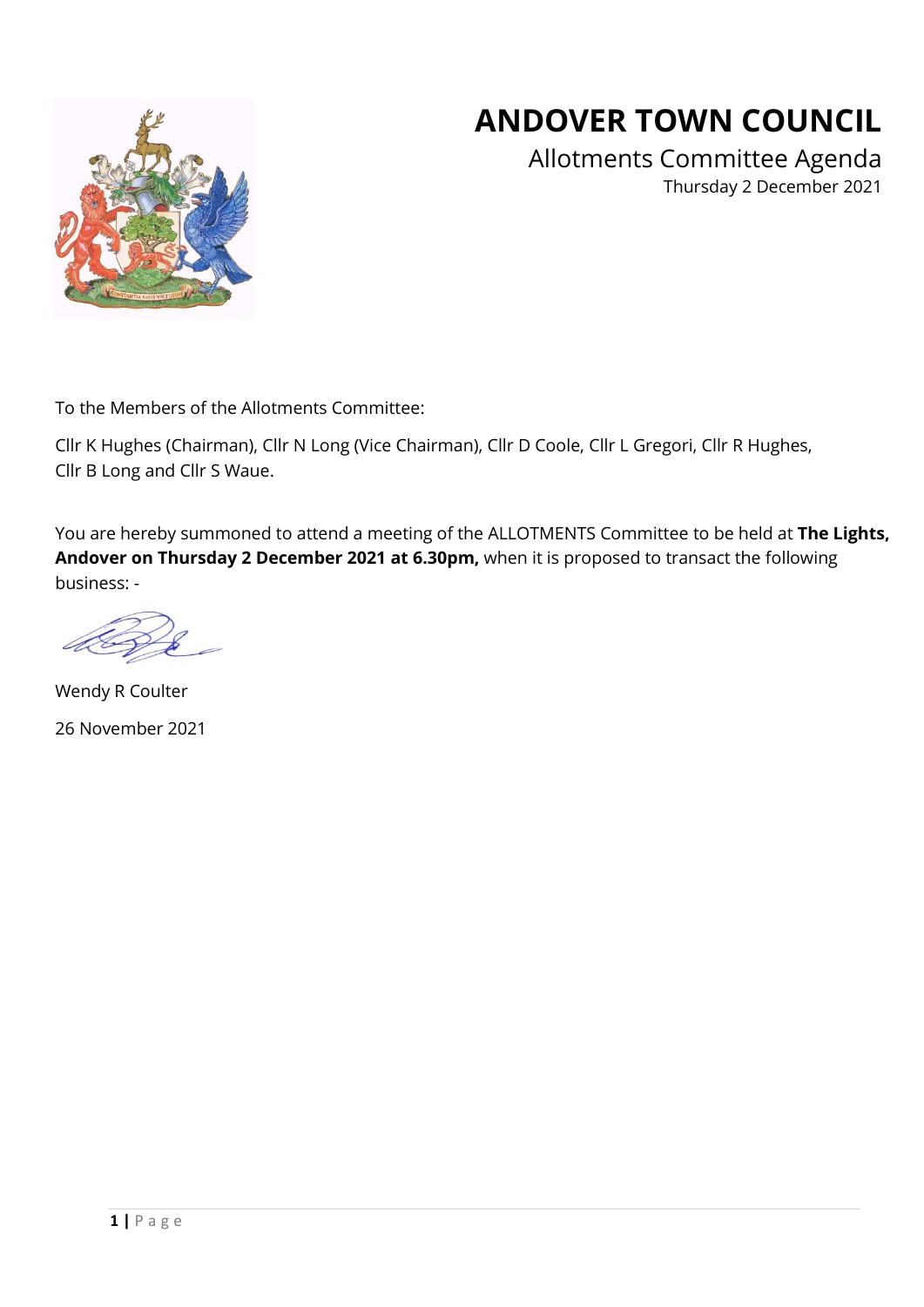## **ANDOVER TOWN COUNCIL**

Allotments Committee Agenda Thursday 2 December 2021

**MEMBERS OF THE PUBLIC ARE WELCOME TO ALL MEETINGS:** In line with Andover Town Council's "Recording at Meetings" Policy, Members and the public are requested to note that this meeting will be recorded by the Council, and may also be subject to the recording by members of the public.

#### **6.30pm SURGERY TIME FOR ALLOTMENT HOLDERS**

#### **The Allotment Committee meeting will start at the end of Surgery Time.**

| <b>Item No</b> | Item                                          | <b>Page No</b> |  |  |  |  |  |
|----------------|-----------------------------------------------|----------------|--|--|--|--|--|
|                | Apologies for Absence                         | 3              |  |  |  |  |  |
| $\overline{2}$ | Declarations of Interest                      | 3              |  |  |  |  |  |
| 3              | Minutes of the Previous Meeting               | 3              |  |  |  |  |  |
| 4              | <b>Public Participation</b>                   | 3              |  |  |  |  |  |
| 5              | Update on Ox Drove Allotments                 | 3              |  |  |  |  |  |
| 6              | Update on Picket Twenty Allotments            | 3              |  |  |  |  |  |
| 7              | Update on August Park Allotments              | 3              |  |  |  |  |  |
| 8              | Update on Allotment Plot uptake               | $\overline{4}$ |  |  |  |  |  |
| 9              | <b>Update on Wardens Meeting</b>              | 4              |  |  |  |  |  |
| 10             | Rules and Regulations (Poly Tunnels)          | $\overline{4}$ |  |  |  |  |  |
| 11             | Allotment Price Increase 2023                 | $\overline{4}$ |  |  |  |  |  |
| 12             | Padlocks For Each Site With Separate Keys     | $\overline{4}$ |  |  |  |  |  |
| 13             | Allotment Officers Report                     | 4              |  |  |  |  |  |
| 14             | Committee Work Programme                      | 5              |  |  |  |  |  |
| 15             | Date of Next Meeting                          | 5              |  |  |  |  |  |
| 16             | <b>Exclusion of Press and Public</b>          | 5              |  |  |  |  |  |
|                | <b>CONFIDENTIAL</b>                           |                |  |  |  |  |  |
| 17             | Contractors                                   | 5              |  |  |  |  |  |
| 18             | <b>Staffing Matters</b>                       | 5              |  |  |  |  |  |
|                |                                               |                |  |  |  |  |  |
| Appendix A     | Minutes of Previous Meeting - 4 November 2021 | 6              |  |  |  |  |  |
| Appendix B     | Allotment Plot Uptake Report                  | 16             |  |  |  |  |  |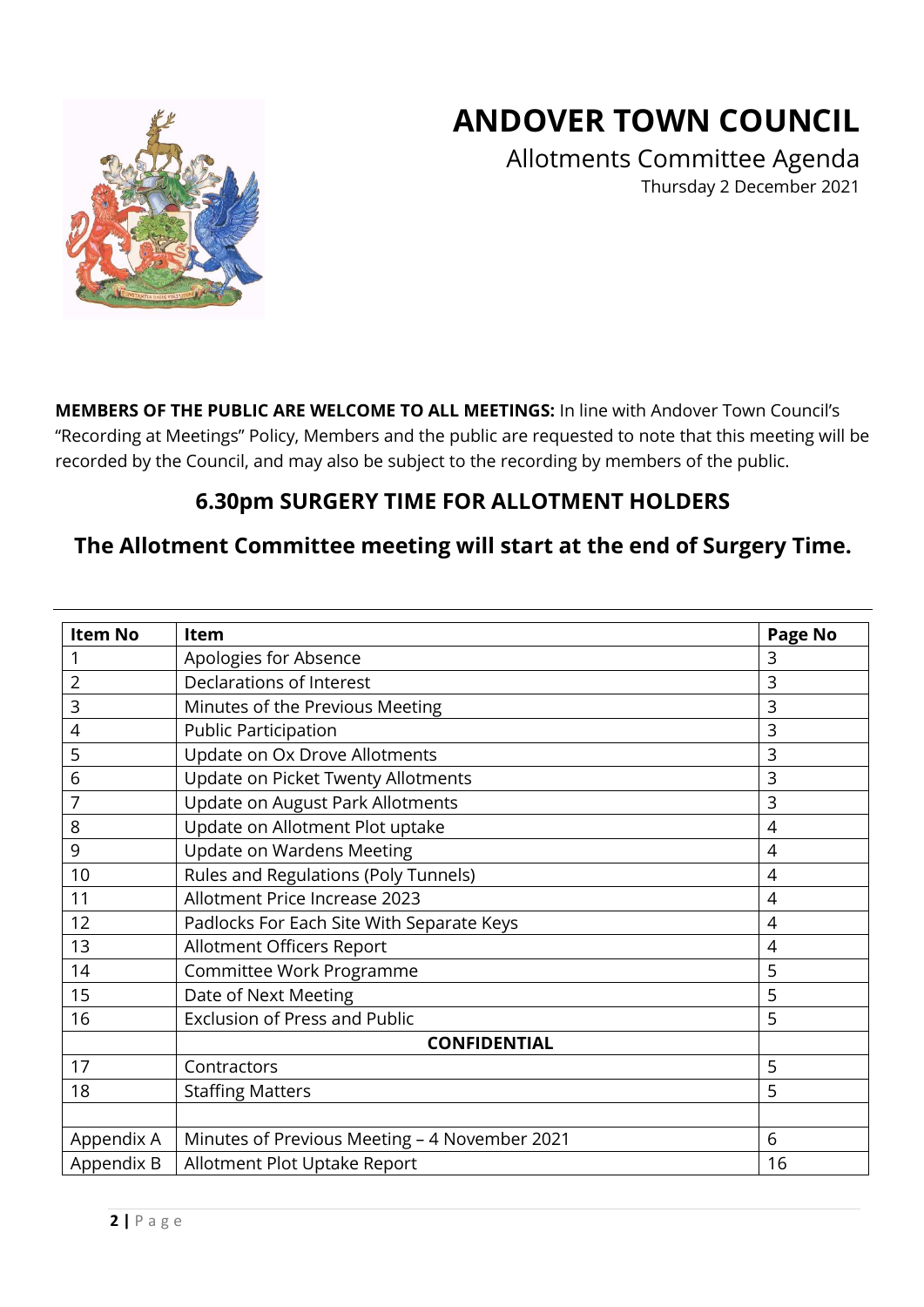| Appendix C   Update on Wardens Meeting            | 19 |
|---------------------------------------------------|----|
| Appendix D   Rules and Regulations (Poly Tunnels) |    |
| Appendix E   Allotment Officer's Report           |    |
| Appendix $F$   Work Programme                     | 26 |

### **Item 1: Apologies for Absence**

To **receive** and **accept** apologies for absence.

#### **Item 2: Declarations of Interest**

To **receive** and **note** any declarations of interest relevant to the agenda.

#### **Item 3: Minutes**

To **agree** the Minutes of the Allotments Committee meeting held on Thursday 4 November 2021 – attached at **Appendix A (Page 6)**

#### **Item 4: Public Participation**

There is an opportunity for members of the public to make statements or ask questions on items on the agenda or on other items relevant to the Town to which an answer may be given in the meeting and recorded in the minutes or, if necessary, a written reply will follow or the questioner will be informed of the appropriate contact details. Each person is limited to 3 minutes and the total amount of time set aside will be 15 minutes.

#### **Item 5: Update on Ox Drove Allotments**

To **note** that Ox Drove Allotments are ready to allocate, awaiting confirmation of member volunteer to show potential Allotment Holder plots.

#### **Item 6: Update on Picket Twenty Allotments**

To **note** there are no further updates. Handover is due to complete in or around the end of February 2022.

## **Item 7: Update on Augusta Park Allotments**

To **note** that Officers and members attended the site on the 16 November. The site has now been cleared. It was confirmed that the access path down the middle of the plot will be 2 meters wide. Another meeting is scheduled to see the plots marked out.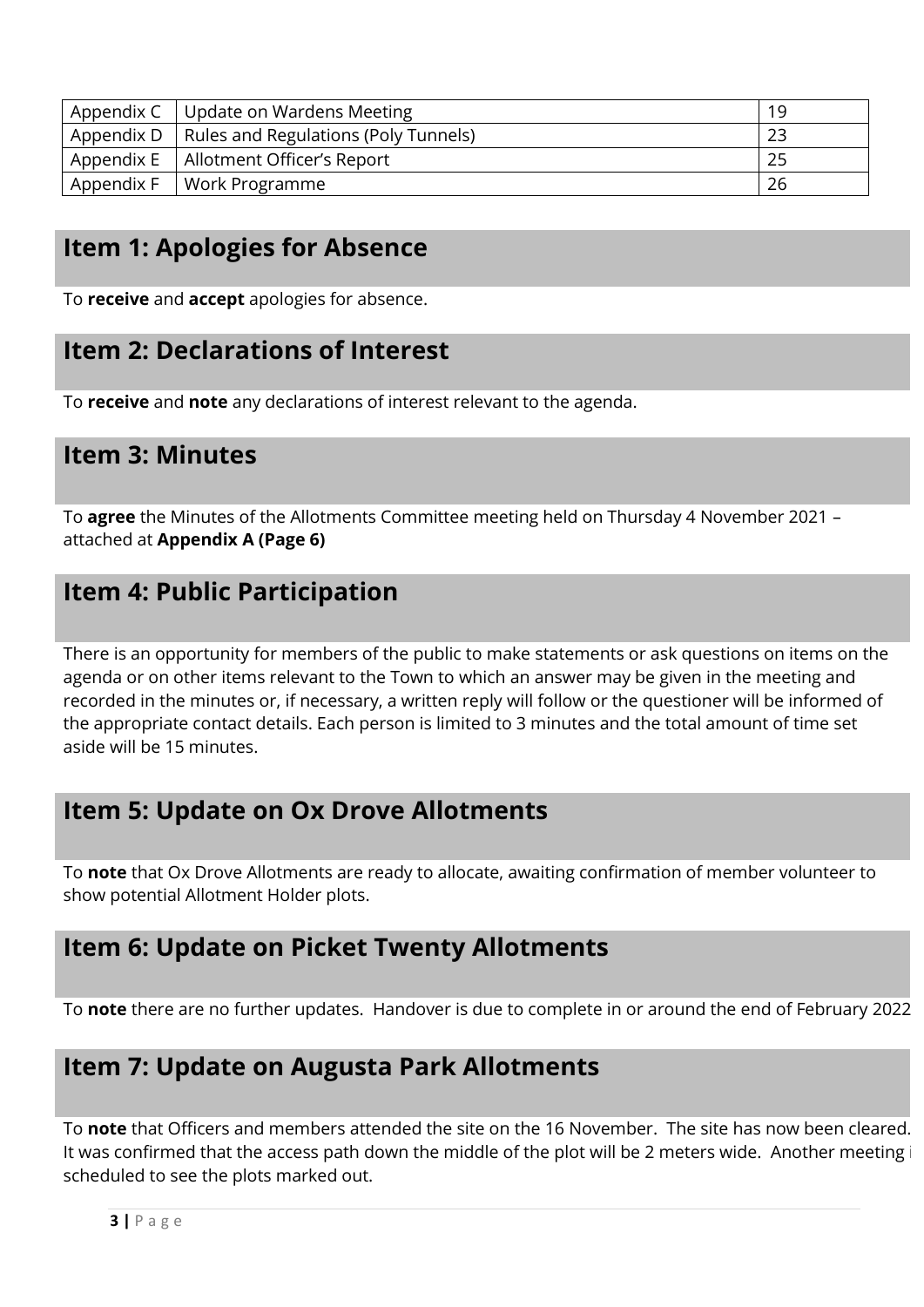### **Item 8: Update on Allotment plot uptake**

To **receive** an update report on the allocation of Allotment Plots and the waiting lists – report attached at **Appendix B (Page 16)**

#### **Item 9: Update on Wardens meeting**

To **note** that members were sent the proposed Wardens Terms of Reference that was drawn up at the last Warden meeting. Members to discuss and amend or approve. Attached at **Appendix C (Page 19)**

#### **Item 10: Rules and Regulations (Poly Tunnels)**

To **consider** the Rules and Regulations regarding polytunnels – suggested wording attached at **Appendix D (Page 23)**

#### **Item 11: Allotment price increase 2023**

Members to **consider** increasing allotment rental for the invoice year 2023, which would be included in the budget for 2023-2024.

Members are reminded that legally the Town Council is required to give 1 years notice of price increases from annual invoice date.

#### **Item 12: Padlocks for each site with separate keys**

Members requested that officers investigate the cost of replacing the combination locks on all Allotment sites with a padlock and key system. Andover Town Council will have 10 sites by the end of 2022 and approximately 600 allotment holders.

The average costs were as follows 10 sites at £65 inc VAT per padlock = £650 600 keys at £5 per key = £3000 600 spare keys at £5 per key in case of loss = £3000

Initial outlay = £6650

Members to note that if spare keys 'run out' a new padlock will be needed and all keys for that site will need to be replaced at further cost.

Costs for supplying, replacing and welding combination locks and maintenance of said locks 2020-2021 (to date) for all sites was £815

#### **Item 13: Allotment Officers Report**

To **receive** the Allotment Officer's report – attached at **Appendix E (Page 25)**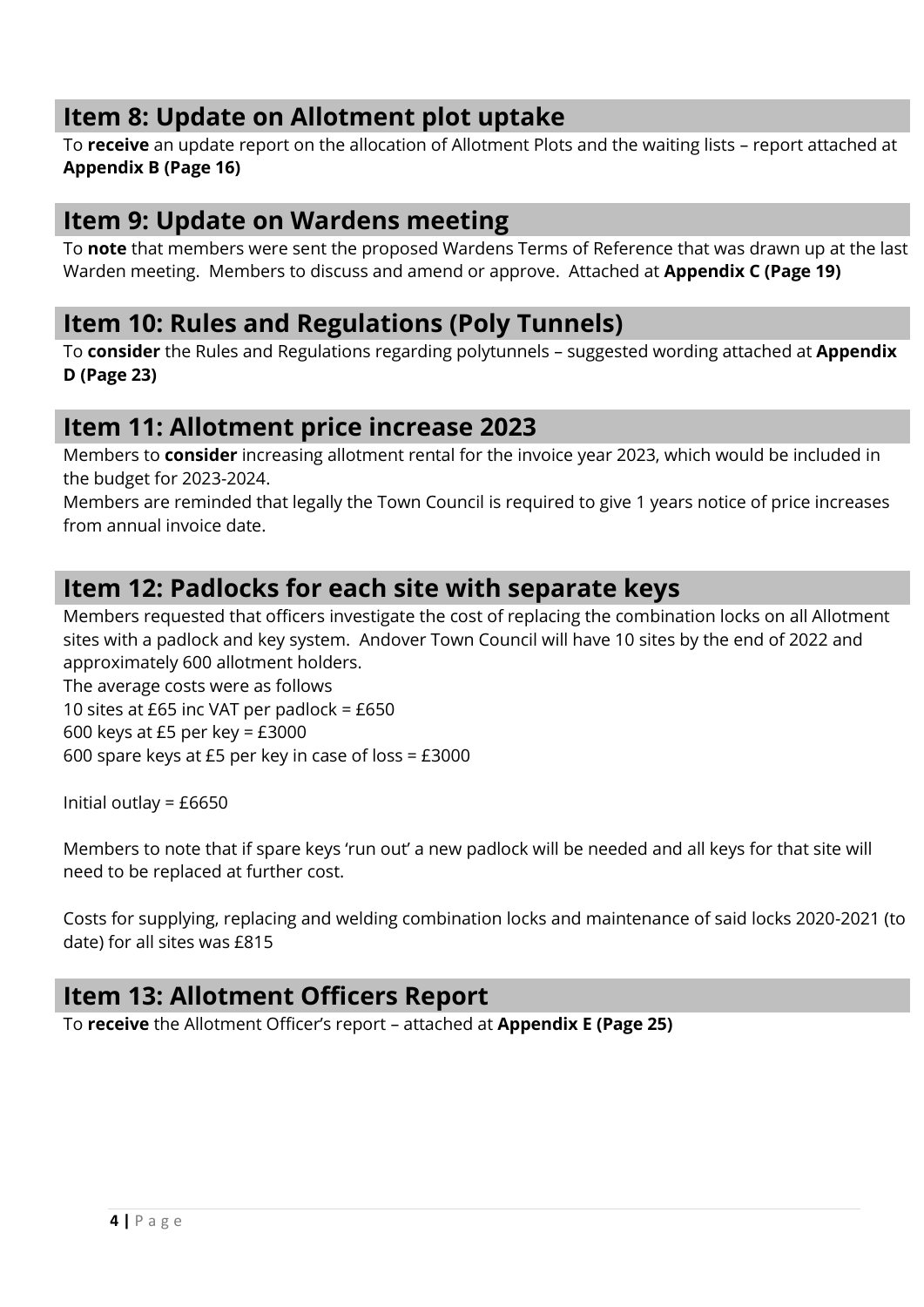### **Item 14: Committee Work Programme**

To **receive** the Committee Work Programme and to make additions or amendments as necessary – attached at **Appendix F (Page 26)**

#### **Item 15: Date of Next Meeting**

Members are requested to **note** the date of the next meeting is **Thursday 3 February 2022** at 6.30pm to be held **at The Lights, Andover**.

#### **Item 16: Exclusion of the Press and Public**

To **PASS** a Resolution to exclude the Members of the Press and Public from the Meeting at Agenda Items 17 & 18 due to the confidential nature of the Items regarding contractual information and Confidential Staffing matters, Ref Section 11 of LG & HA 1989.

#### **CONFIDENTIAL ITEMS**

#### **Item 17: Contractors**

To **receive** an update on instructions issued by Committee.

#### **Item 18: Staffing matters**

To **receive** a verbal update on Staffing matters.

The Chairman of the Committee will close the meeting.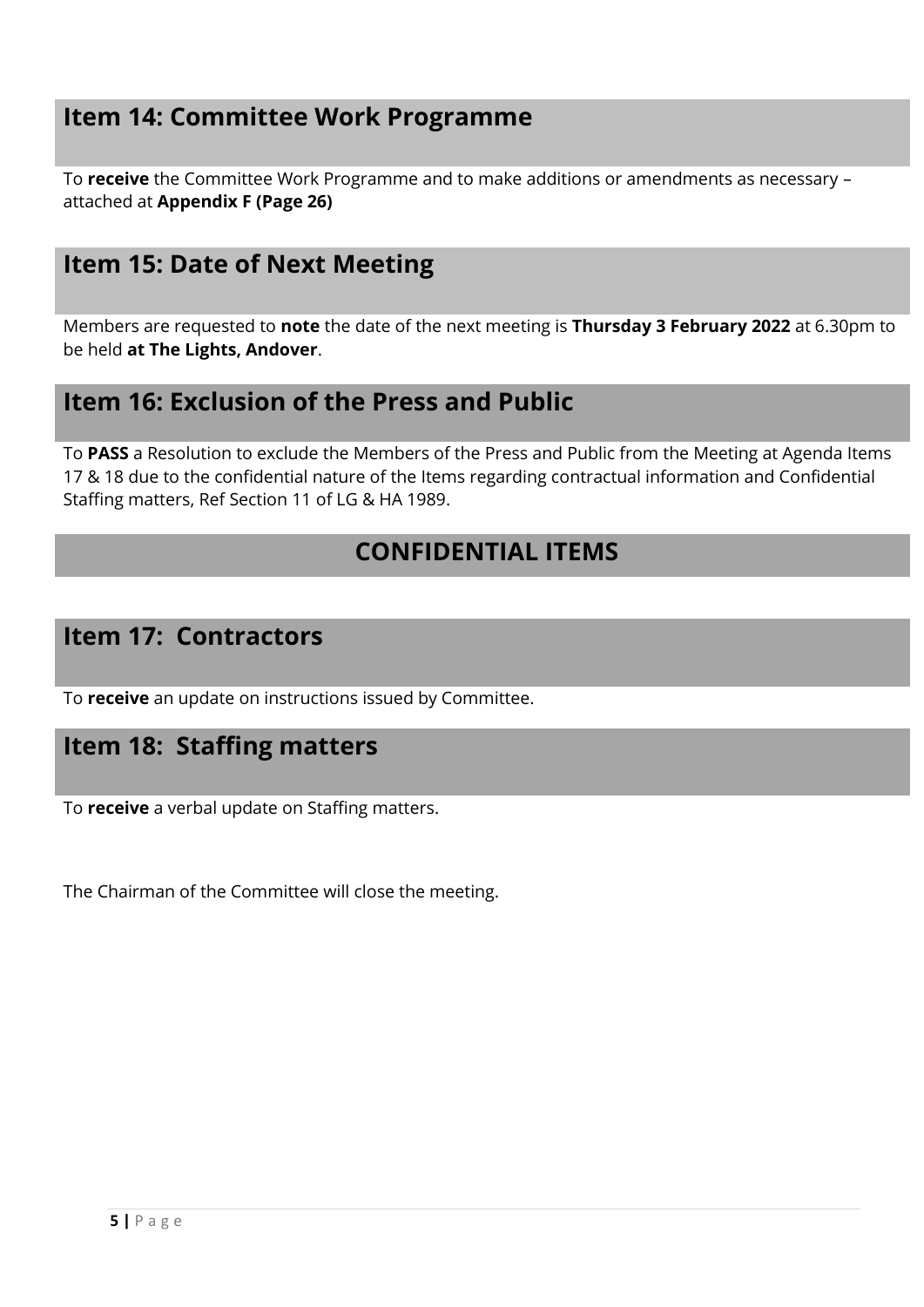# **Appendix A: Minutes of the last meeting**



Minutes of Allotments Committee **Surgery**

#### **Time and date**

6.30pm on Thursday 4 November 2021

#### **Place**

The Lights, Andover

Cllr K Hughes (Chairman) (A ) Cllr N Long (Vice Chairman) (P) Cllr D Coole (P) Cllr L Gregori (P) Cllr R Hughes (P) Cllr B Long (P) Cllr S Waue (P)

#### **Officers Present:**

Wendy Coulter (Town Clerk) Tor Warburton (Deputy Clerk) (Taking the notes) Jo Whiteman (Allotment Officer)

**Other Councillors:** Unknown

#### **Allotment Wardens Present:**

Mr G Black – Vigo Road Mr T Beavis – Churchill Way Mr D Bolland – Admirals Way Mr M Cantillon – The Drove Mr Ted Reynolds – The Drove Mr Tim Stockwell – Old Winton Road

#### **Members of the Public:** Unknown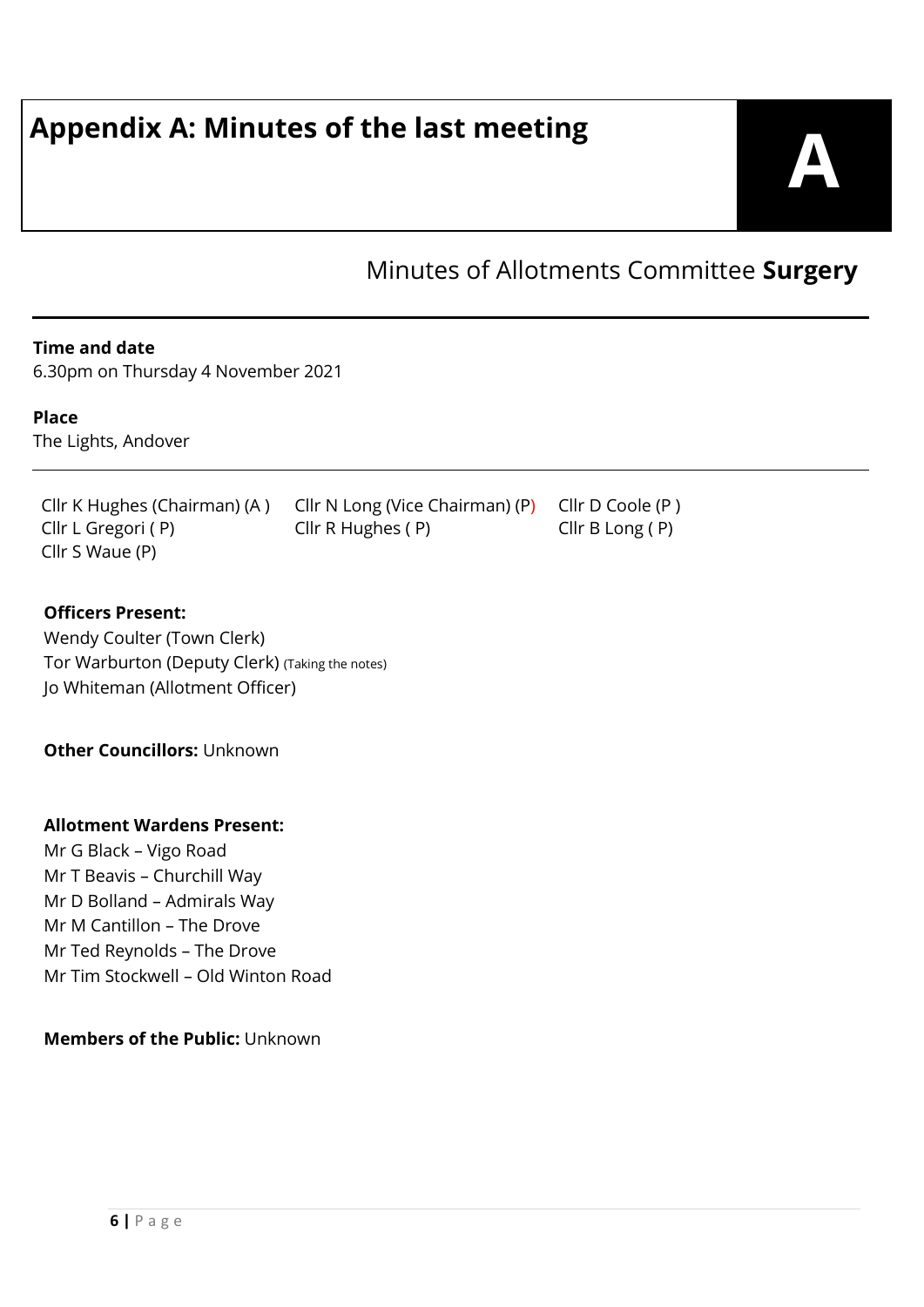#### **Allotment Holders Surgery**

In the absence of the Chairman, Councillor K Hughes, the Vice Chairman, Councillor N Long, opened the surgery at 6.30pm and welcomed all attendees.

#### *The notes below are a precis of statements/questions. They are not recorded word for word.*

#### **Warden 1:**

We've got a new combination lock on our gate and to be honest they only last about 6 or 7 months. In the old days we used to have padlocks with a key. They were brilliant. I've recently been called to let people out due to codes being forgotten. If they had a key, it would save a lot of work. The weather seems to affect them too when it rains.

#### **Vice chairman:**

People from across all the site are telling me these locks are having problems. Almost £2,000 a year has been paid out in locks.

#### **Admirals Way Warden:**

We've still got a problem with our fence. We are getting deer coming in. Needs to be sorted. Rubbish piling up behind the portaloo has not been moved. Plot 4 has a lot of plastic sitting there, not moved. Contractor not good at cutting trees back along the fencing.

#### **Vice Chairman:**

This is the site where photos have been taken. Your fence will be discussed at item 15 on the agenda.

#### **Councillor B Long:**

Has the contractor been to do the trees?

#### **Admirals Way Warden:**

He has but not what I call good enough.

#### **The Drove Tenant 1:**

I've had my allotment plot for 3 years now, but enough is enough with all the mess on there now. So these pictures I took yesterday of the plot next to mine.

#### **Vice Chairman:**

Can you email these to the Allotment Officer?

#### **The Drove Tenant 1:**

Yes. Even to get from the car park to my plot now, I've got to go through that mess.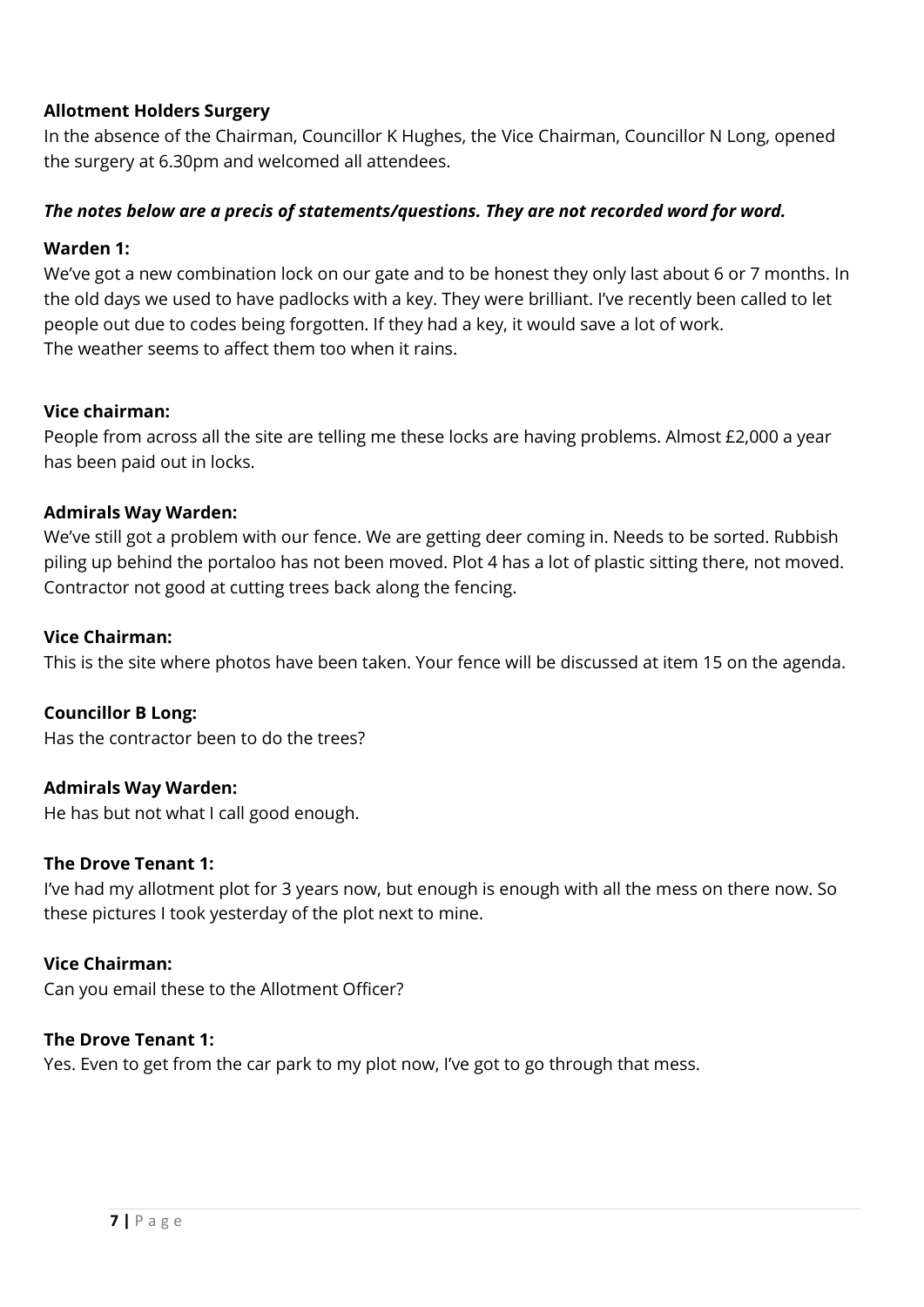#### **The Drove Warden:**

This is a matter we've brought up on a number of occasions because we have a number of plots that are not being cultivated and not being cared for. We do sympathise with the tenant because the only access to her plot is through 18 inches of grass.

Going on from that there is the matter of vacated plots covered in rubbish and glass. Did you want to discuss that or leave it to the warden's meeting?

#### **Vice Chairman:**

If you could give us a list and copy me into the email so I've got a list too, I would appreciate that. Or I could come and visit you.

#### **The Drove Warden:**

I think a visit would be worthwhile.

The biggest problem is that tenants are saying this stuff was there when I took the plot over, therefore I'm entitled to leave it there when I go. Unless we take photographs of every single allotment and allocation, which is probably not a bad idea and a photo afterwards, I know it's a lot of work especially for the ladies in the office, but it's a way forward. We have got to come up with a sensible solution.

#### **Vice Chairman:**

I'll be in contact with you.

#### **Vigo Road Warden:**

Would like to thank Allotment Officer Jo, for her role in dealing with the nasty water problem we had.

#### **Allotment Tenant:**

We have a fire hydrant inside the fence, that the water board was supposed to have moved quite a while ago.

#### **Vice Chairman:**

 Yes, it sits about 3 foot inside the fence, so if the fire brigade needs it, they would need to cut the gates down and fences to gain access to it. So that needs sorting as soon as possible.

The Chairman closed the surgery at 6.16pm.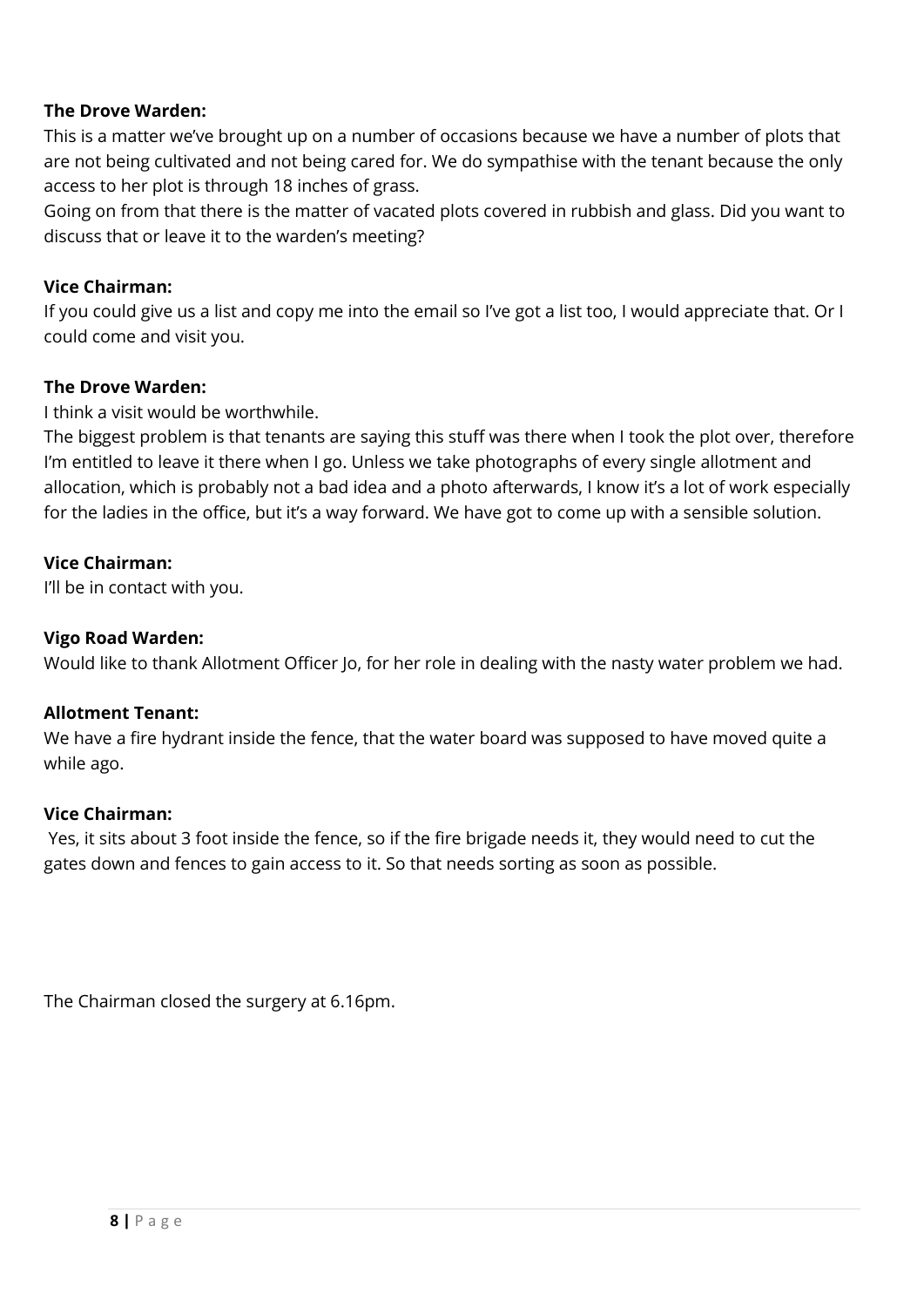

## **ANDOVER TOWN COUNCIL**

## **Minutes of Allotments Committee**

**Time and date**  6.17pm on Thursday 4 November 2021

**Place**  The Lights, Andover

Cllr S Waue (P)

Cllr K Hughes (Chairman) (A) Cllr N Long (Vice Chairman) (P) Cllr D Coole (P) Cllr L Gregori (P) Cllr R Hughes (P) Cllr B Long (P)

#### **Officers Present:**

Wendy Coulter (Town Clerk) Tor Warburton (Deputy Clerk) (Taking the Notes) Jo Whiteman (Allotment Officer)

**Other Councillors:** Unknown

#### **Allotment Wardens Present:**

Mr G Black – Vigo Road Mr T Beavis – Churchill Way Mr D Bolland – Admirals Way Mr M Cantillon – The Drove Mr Ted Reynolds – The Drove

#### **Members of the Public:** Unknown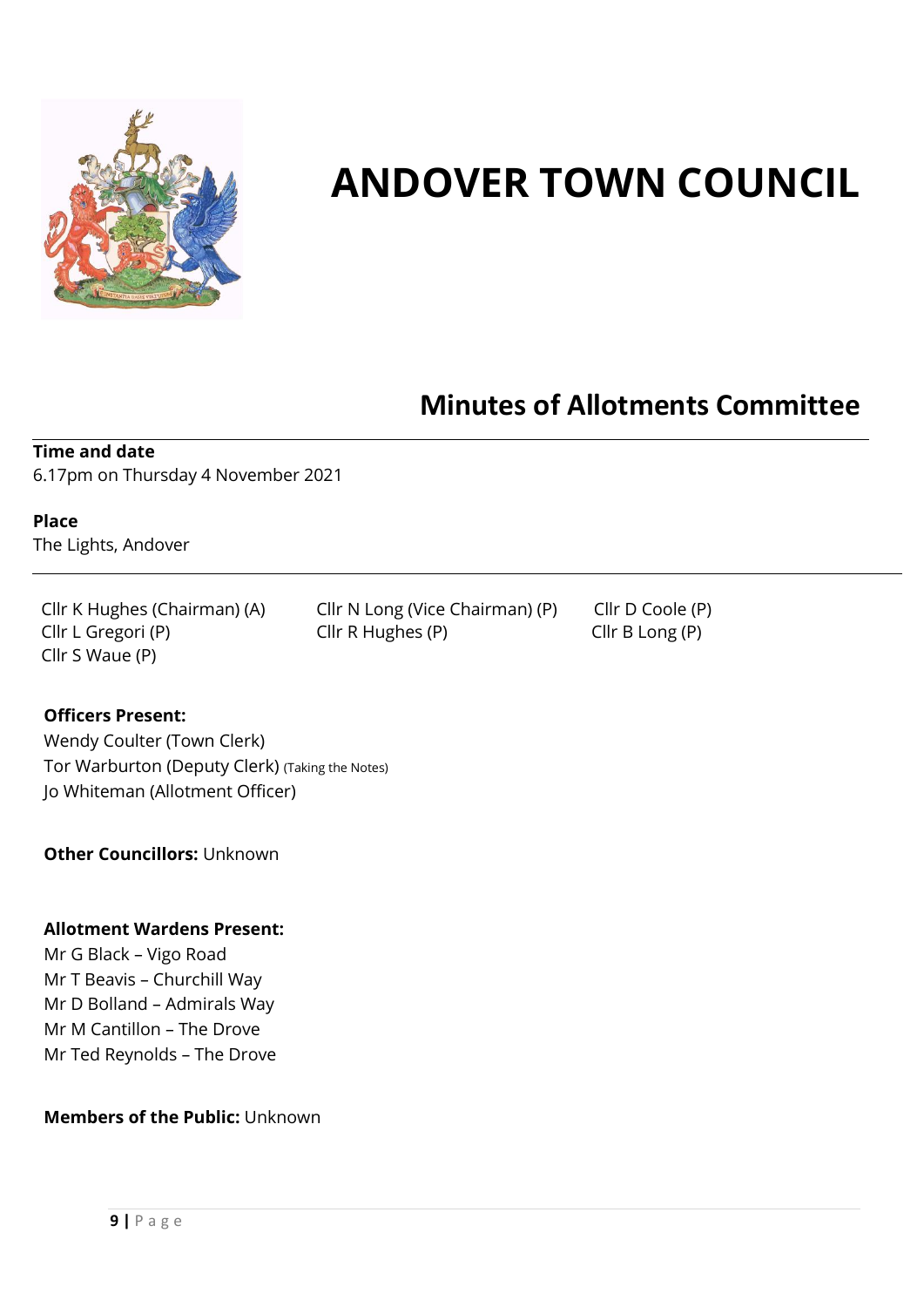**Due to the Covid-19 Pandemic and Government legislation regarding Social Distancing, it was not possible to hold this meeting at a normal public venue. Therefore, the Town Council made arrangements under the Coronavirus Act 2020 and subsequent Regulations permitting remote meetings, to hold the meetings virtually. A voting procedure was actioned via role call method with each Member's name and response recorded in the Minutes.** 

#### **AC 023/11/21 CONFIRMATION OF CHAIRMAN OF THE MEETING**

It was proposed by Councillor B Long and seconded by Councillor R Hughes that Councillor N Long be elected as Chairman for the Allotment Committee meeting on 4 November 2021.

A vote was taken which was unanimous.

#### **RESOLVED: That Councillor N Long be elected as Chairman of the Allotment Committee meeting on 4 November 2021.**

#### **AC 024/11/21 APOLOGIES FOR ABSENCE**

Apologies were received and accepted for Councillor K Hughes.

#### **AC 025/11/21 DECLARATIONS OF INTEREST**

Councillor N Long declared his Membership to the Drove Association.

#### **AC 026/11/21 MINUTES**

It was proposed by Councillor S Waue and seconded by Councillor R Hughes that the Minutes of the Allotment Committee Meeting held on Thursday 9 September 2021 be signed by the Chairman as a correct record.

A vote was taken which was unanimous.

**RESOLVED: That the Minutes of the Allotment Committee Meeting held on Thursday 9 September 2021 be signed by the Chairman as a correct record.**

#### **AC 027/11/21 PUBLIC PARTICIPATION**

*The notes below are a precis of statements/questions. They are not recorded word for word.*

#### **Member of Public 1:**

Under The Drove in the accounts, I've noticed a rather substantial amount spent this year on water charges. We've had problems in the past where we've been overcharged, then we've had zero charge for a couple of months, couple of years, now it looks as if we have a hefty water bill due to come next year. Is this an accurate bill that we are aware of?

#### **Vice Chairman's response:**

It comes from a water metre, so it should be correct. The sensible thing to do is get it reread.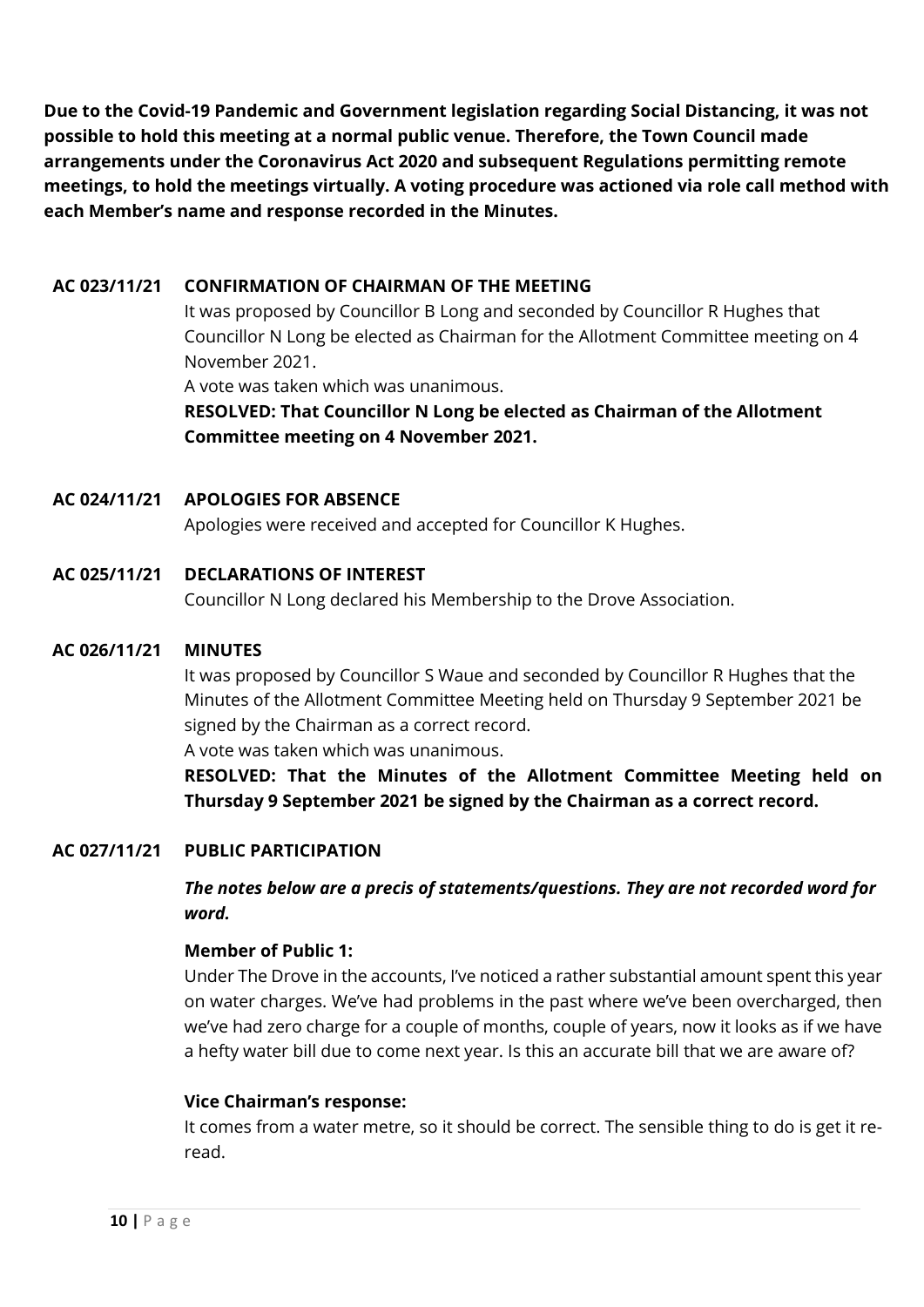#### **Member of Public 1:**

We have attempted to read the metre ourselves, however you can't see the dials. It's impossible to read.

The other thing on the accounts is under services, each site has the same amount against them of £833.00 except The Drove which has £865.41. Is there something peculiar about The Drove?

#### **Vice Chairman's response:**

Can you remind me what those services are for?

#### **Town Clerk:**

The services are for the toilets.

#### **Councillor B Long:**

I have a question on behalf of a member of the Public regarding waiting lists. He has been told he is on the waiting lists. He has put his name on the waiting lists against Vigo Road, Old Winton Road and Admirals Way, but he's been told to reapply in 6 months' time. If his name is already on the waiting list, why should he have to reapply?

#### **Deputy Clerk response:**

Please could you find out when, how and by whom he was told that information and we will follow that up.

#### **Councillor B Long:**

Knowing that there are some vacant plots on those 3 sites he has requested, where are we on contacting people on the waiting lists to fill them?

#### **Deputy Clerk:**

The lists are sent out every week.

#### **AC 028/11/21 UPDATE ON OX DROVE ALLOTMENTS**

Members received a verbal update and noted that an email had been received from the developer confirming that everything had now been completed. Officers have checked this. The site had been strimmed. The skips will be removed. The numbered plates for the plots would be going in the next day. Allocation of plots had also begun.

#### **AC 029/11/21 UPDATE ON PICKET TWENTY ALLOTMENTS**

Members received a verbal update and noted that Officers and Councillors had made a second visit to the site. All requests made which included the hardstanding for the sheds, fencing, movement of pipes and the provision of parking spaces, had been actioned. The only outstanding item was a noticeboard, which was due to be completed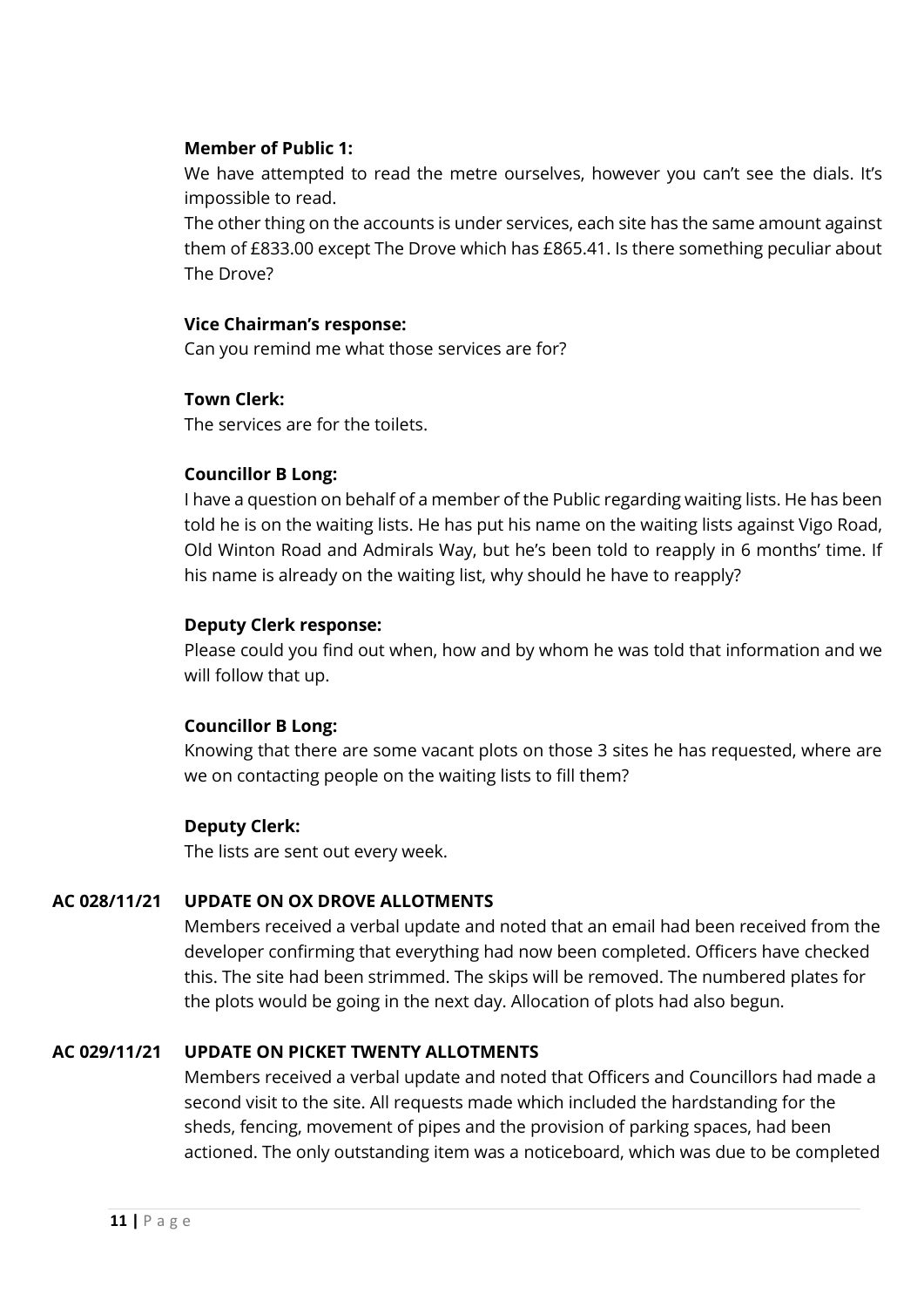soon. It was hoped that a handover would be scheduled for February 2022. The Vice chairman gave his thanks to the Officers for their hard work.

#### **AC 030/11/21 UPDATE ON AUGUSTA PARK ALLOTMENTS**

Members noted that a site visit had been made. A further visit will be required to clarify the plot size and to confirm what state the allotment site would be delivered in prior to arranging a handover date.

#### **AC 031/11/21 UPDATE ON ALLOTMENT PLOT UPTAKE**

Members noted the update report on the allocation of Allotment Plots and the waiting lists. It was questioned as to how many plots would become available due to nonpayment of tenancy fees and how many tenants would be evicted because of the state of their plots. Members were advised that 15 letters had been issued for payment reminders and eviction notices would follow to those tenants that do not pay their tenancy fees. It was also mentioned that consideration could be given to unsuitable plots for above ground cultivation purposes and therefore more plots could be allocated this way.

It was requested that it be investigated by Officers, how many tenants that had left their plots uncultivated since Covid, had paid this year's tenancy fees, by cross checking with the Warden's report. Any such tenants would need to be moved on in accordance with the Rules and Regulations which state the plots must be cultivated. This would significantly reduce the waiting lists further.

#### **AC 032/11/21 UPDATE ON WARDENS' MEETINGS**

Members noted that a Warden's meeting was held on 11 September 2021. There were some concerns that not all wardens were being sent the details of the warden meetings or the agenda. Questions were raised regarding what the Allotment Officers actually do in relation to the what the wardens do. It was also suggested that Allotment Officers should visit the plots three times a year to oversee what was happening on them.

Items discussed in the meeting also included the Wardens Terms of Reference with suggestions for an updated Terms of Reference, plot inspections and reporting back. It was requested that the suggested Warden Terms of Reference was sent to all Committee Members for consideration at the next Allotment meeting.

#### **AC 033/11/21 RULES AND REGULATIONS (POLY TUNNELS)**

Members considered the Rules and Regulations specifically regarding the use of poly tunnels on allotment plots. It was felt that more emphasis was required in the rules relating to the securing of a poly tunnel into the ground. Inspections to be carried out to ensure the security of a poly tunnel. In addition to this, clarification of liability and what is and is not covered under the insurance, to be included. It was further suggested that the tenant would be liable for any damage caused by a poly tunnel from their plot.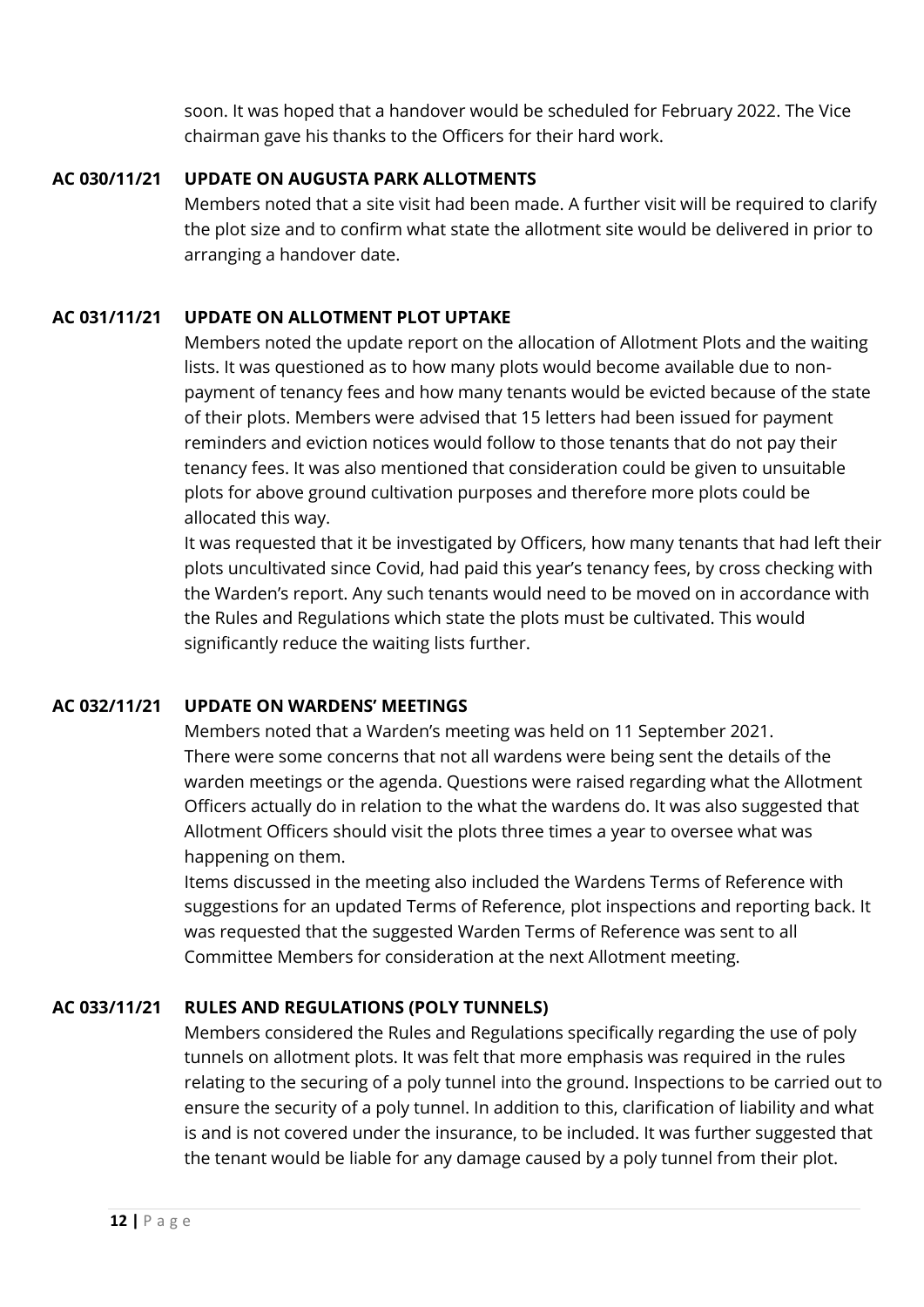Careful consideration would need to be given to the wording when signing off a secured poly tunnel by an Allotment Officer, in order not to absolve the tenant of any liability for any damage caused by it.

#### **AC 034/11/21 ALLOTMENT BUDGET 2022/2023**

Members noted the Allotment Budget 2022/2023 report.

The Vice Chairman made the following recommendations:

That the Town Council reviewed the site fees once every 3 years. The Town Council has only made one review of its fees in the 7 years of running the allotments and it was felt the Town Council was not up to date in comparison with other town and parish councils.

Rents being paid with a 50% reduction, by tenants since the allotments were run by Test Valley Borough Council (TVBC), be reviewed.

The toilets be removed from all sites, However, if tenants on a particular site wished to keep them, then the costs of the toilet facility should be included in their allotment tenancy fees.

To reduce the grass cutting to once a month, which would save £2,500.00 a year. Pest Control visits be reduced from monthly to only when a warden required their services.

Members were reminded that any increase in allotment fess would require a year's notice to all tenants.

A suggestion was made that toilet facilities were not provided on any new allotment sites with less than 20 plots, due to not being cost effective.

It was suggested that new contractors' agreements included the submission of reports on a monthly basis.

It was proposed by Councillor L Gregori and seconded by Councillor N Long that any allotment tenancy fee discounts be removed.

Councillor D Coole proposed an amendment that people who struggle financially were not taken into account when removing discounted fees. There was no seconder. A vote was taken:

FOR – 5, AGAINST – 1, ABSTENTIONS – 0

**RESOLVED: That any allotment tenancy fee discounts be removed.**

It was proposed by Councillor L Gregori and seconded by Councillor N Long that no toilet facilities will be provided on any new allotment sites.

A vote was taken which was unanimous.

**RESOLVED: That no toilet facilities will be provided on any new allotment sites.**

Officers were instructed to obtain quotes for Pest Controller call out charges on an ad hoc basis.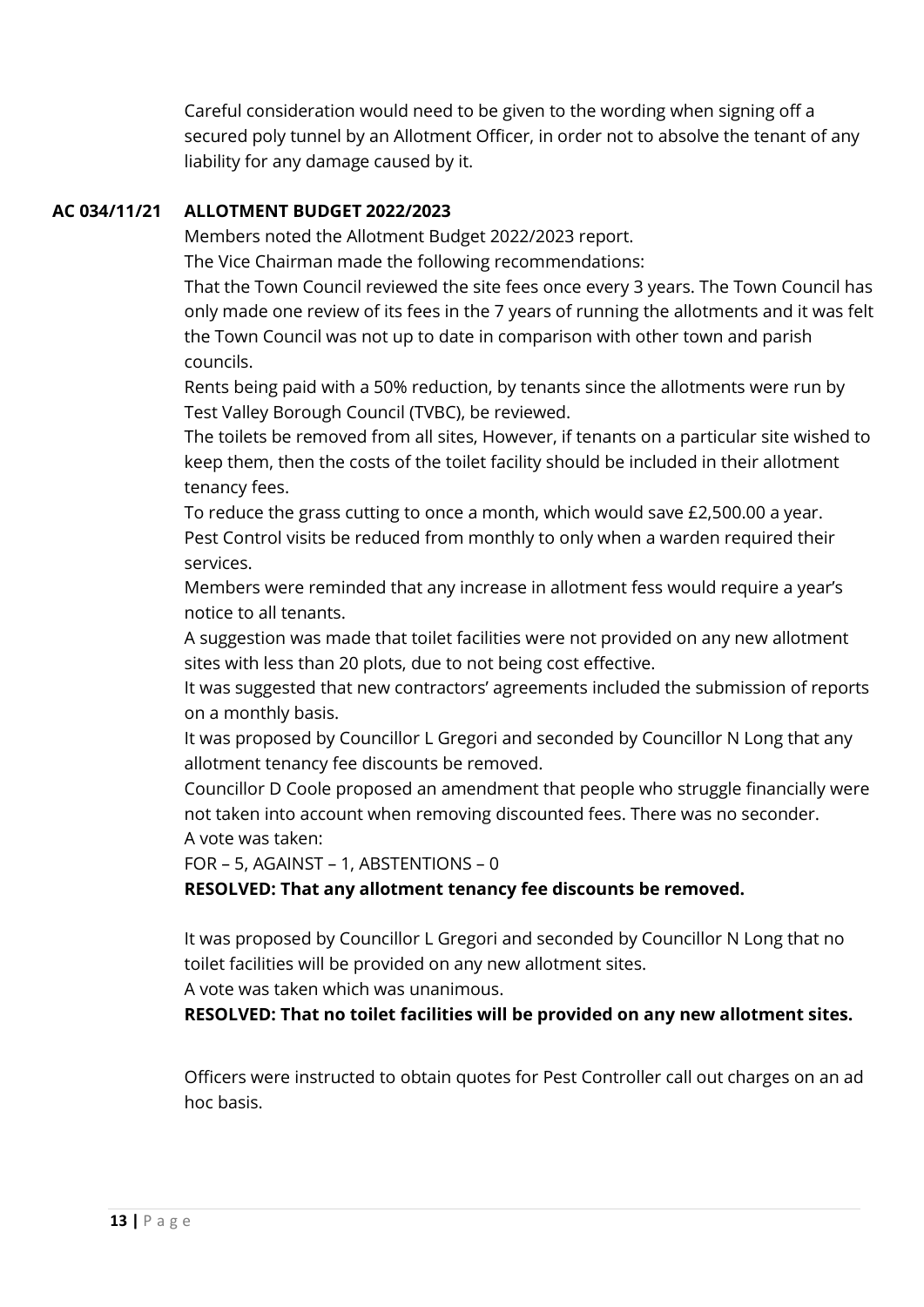It was proposed by Councillor B Long and seconded by Councillor N Long that grass cutting on the allotment sites be reduced to once a month, subject to a review of reports.

A vote was taken which was unanimous.

#### **RESOLVED: That grass cutting on the allotment sites be reduced to once a month, subject to a review of reports.**

It was proposed by Councillor D Coole that the toilet costs be removed as a standard charge from existing sites and those sites choosing to have toilets are charged separately. There was no seconder.

Some Members felt that it would be better to review the results from the survey before the decision to remove toilet costs as a standard charge, was made.

It was requested that Allotment price increase was added to the next Allotment Committee meeting agenda for discussion.

#### **AC 035/11/21 APPROVAL OF MAINTENANCE WORKS**

This item was removed from the agenda.

#### **AC 036/11/21 BEE KEEPING**

Members were informed that it had been noted some bee keepers were not conforming with the bee keeping policy as agreed in the Allotment Committee meeting on 9 September 2021. Officers confirmed that the new bee keeping policy had been sent out, however, to date no responses had been received. Therefore, this matter would be investigated with letters being issued to the relevant tenants. Those tenants who do not comply, would lose their allotment plot.

#### **AC 037/11/21 FENCING REPAIRS AND REPLACEMENT**

Members noted an update report on fencing repairs to Old Winton Road, Churchill Way and Admiral Way allotment sites.

It was commented that repairs did not seem to be made quickly enough. However, it was pointed out by some Members that sourcing contractors and obtaining quotes from them can be difficult and it would take time.

It was mentioned that the warden at Vigo Road Allotment site, had previously emailed Officers in June 2021, regarding the removal of a large section of fencing. Officers confirmed that a contractor did visit the site, however, the section of removed fencing could not be located.

#### **AC 038/11/21 CONTRACTORS**

Members considered the creation of a section on the front page of the Andover Town Council website, to publicise works needed and to invite quotes.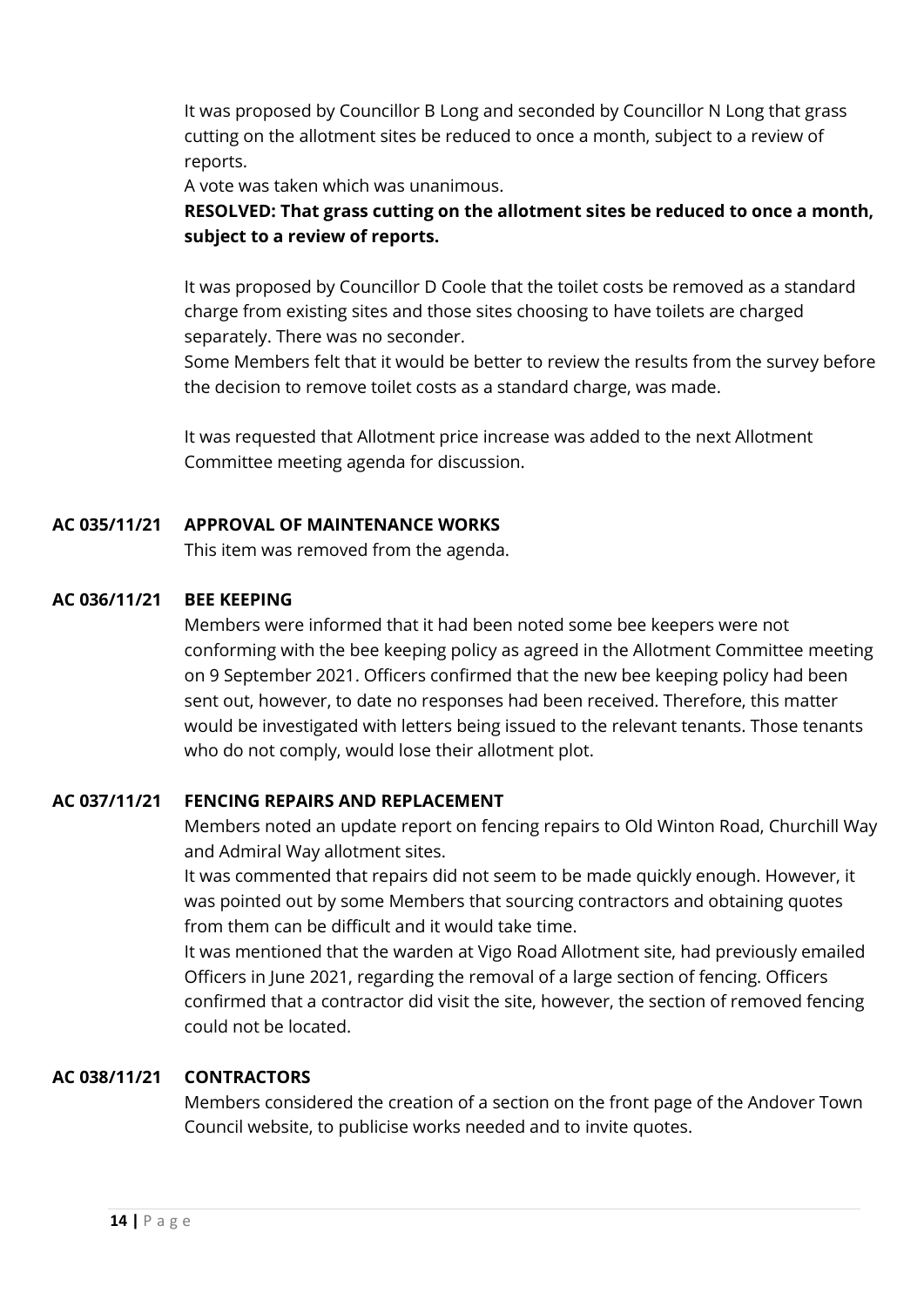#### **AC 039/11/21 ALLOTMENT OFFICERS REPORT**

Members noted the Officers' report.

#### **AC 040/11/21 COMMITTEE WORK PROGRAMME**

The following items were requested to be added to the Committee Work Programme:

- Allocation of plots to non-Andover residents
- Net costs for padlocks for the new Allotment sites gates
- Front page section of the Andover Town Council Website, to publicise works needed and to invite quotes

#### **AC 041/11/21 DATE OF THE NEXT MEETING**

Members noted that the next Allotment Committee meeting would take place on **Thursday 2 December 2021**, at **The Lights, Andover,** starting at **6.30pm.**

The Chairman closed the meeting at **8.52pm.**

Chairman Date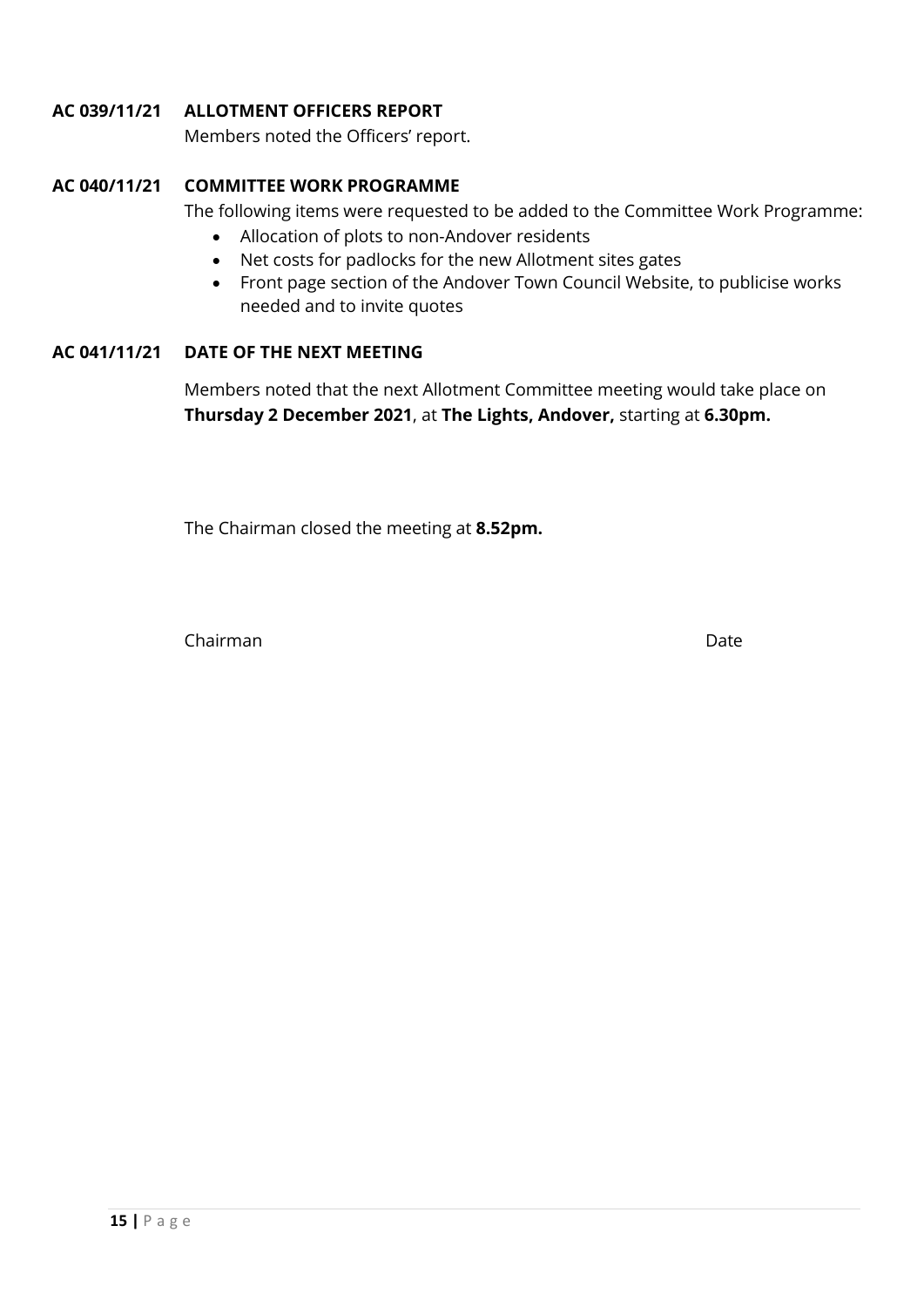## **Appendix B: Allotment Availability December 2021**

#### **Purpose of the Report**

To update the Allotment Committee on the number of plots occupied and vacant on allotment sites

#### **Allotment Site Allocations**

#### **ADMIRALS WAY**

- Total number of plots: 29
- Capacity: 1
- Unsuitable Plots: 2. Reason; soil contamination with cement and tree roots which make the ground unworkable. Also, very shaded.
- Waiting List: 12 (Name of potential plot holder given to Warden)

#### **BARLOWS LANE**

- Total number of plots: 102
- Capacity: 8 Vacant
- Unsuitable Plots: 1. Reason; car park area which is concrete. Toilet is sited on this area.
- Waiting List: 35 (Names of potential plot holders given to Warden)

#### **CHURCHILL WAY**

- Total number of plots: 45
- Capacity: 2 Vacant
- Unsuitable Plots: 0
- Waiting List: 5 (Names of potential plot holders given to Warden)

#### **OLD WINTON ROAD**

- Total number of plots: 82
- Capacity: 1 vacant
- Unsuitable Plots: 0
- Waiting List: 10 (Names of potential plot holders given to Warden)

#### **MYLEN ROAD**

Total number of plots: 26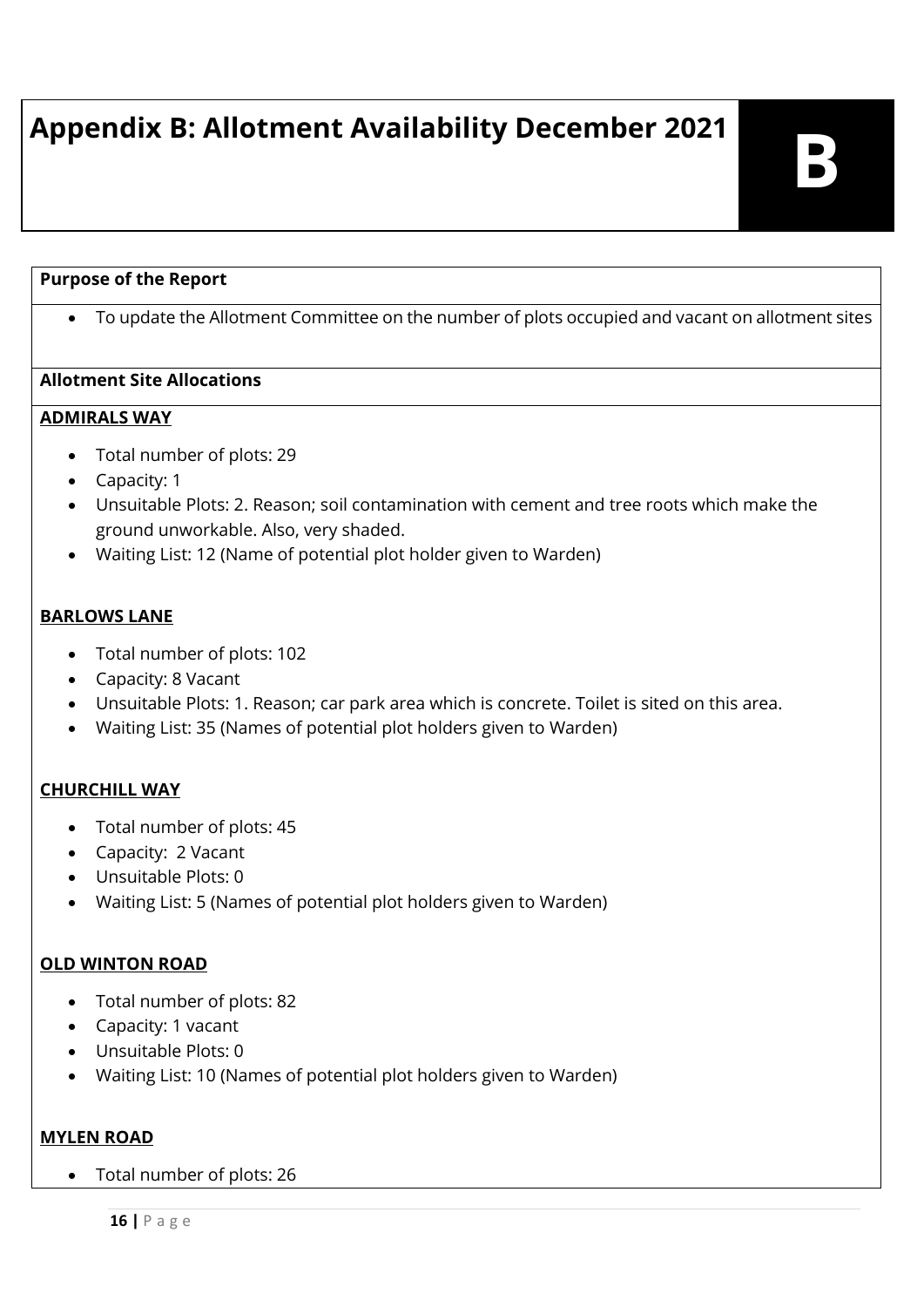- Capacity: FULL
- Unsuitable Plots: 0
- Waiting List: 7

#### **THE DROVE**

- Total number of plots: 127
- Capacity: 6 Vacant
- Unsuitable Plots: 0
- Waiting List: 29 (Names of potential plot holders given to Warden)

#### **VIGO ROAD**

- Total number of plots: 106
- Capacity: 4 Vacant
- Unsuitable Plots: 4. Reason 2 are used as carparking spaces and are covered in concrete very small areas which would not work to grow on. 1 has contaminated ground and the produce would not be fit for human consumption. 1 is hopefully going to be reinstated in the winter once the weeds have died and the soil has rejuvenated.
- Waiting list: 33 (Potential tenants have been contacted to arrange viewing)

#### **PICKET PIECE – NOT YET OPEN**

- Number of plots available: 11 including 2 disabled friendly
- Capacity: 11 (Please note these have already been allocated on the allotment officers records, to the first 10 people that first registered with ATC Allotments and the Allotment officers. 1 Disabled plot will be left free for the time being, due to steepness of site)
- Unsuitable plots: 0
- Waiting list: 28
- Site has now been tidied and strimmed. Waiting for one skip to go (at the time of writing report on 18<sup>th</sup> November)
- Allotment Officer has already contacted the initial tenants on the waiting list to confirm they are still interested – waiting on Cllr N Long to confirm (following previous meeting) that he will show tenants around. Email sent 09/11/21.

#### **PICKET TWENTY AREA SITE REQUESTS RECEIVED**

 $\bullet$  9 – on waiting list for this site

#### **AUGUSTA PARK AREA SITE REQUESTS RECEIVED**

14 – requests received and logged on a waiting list for potential site.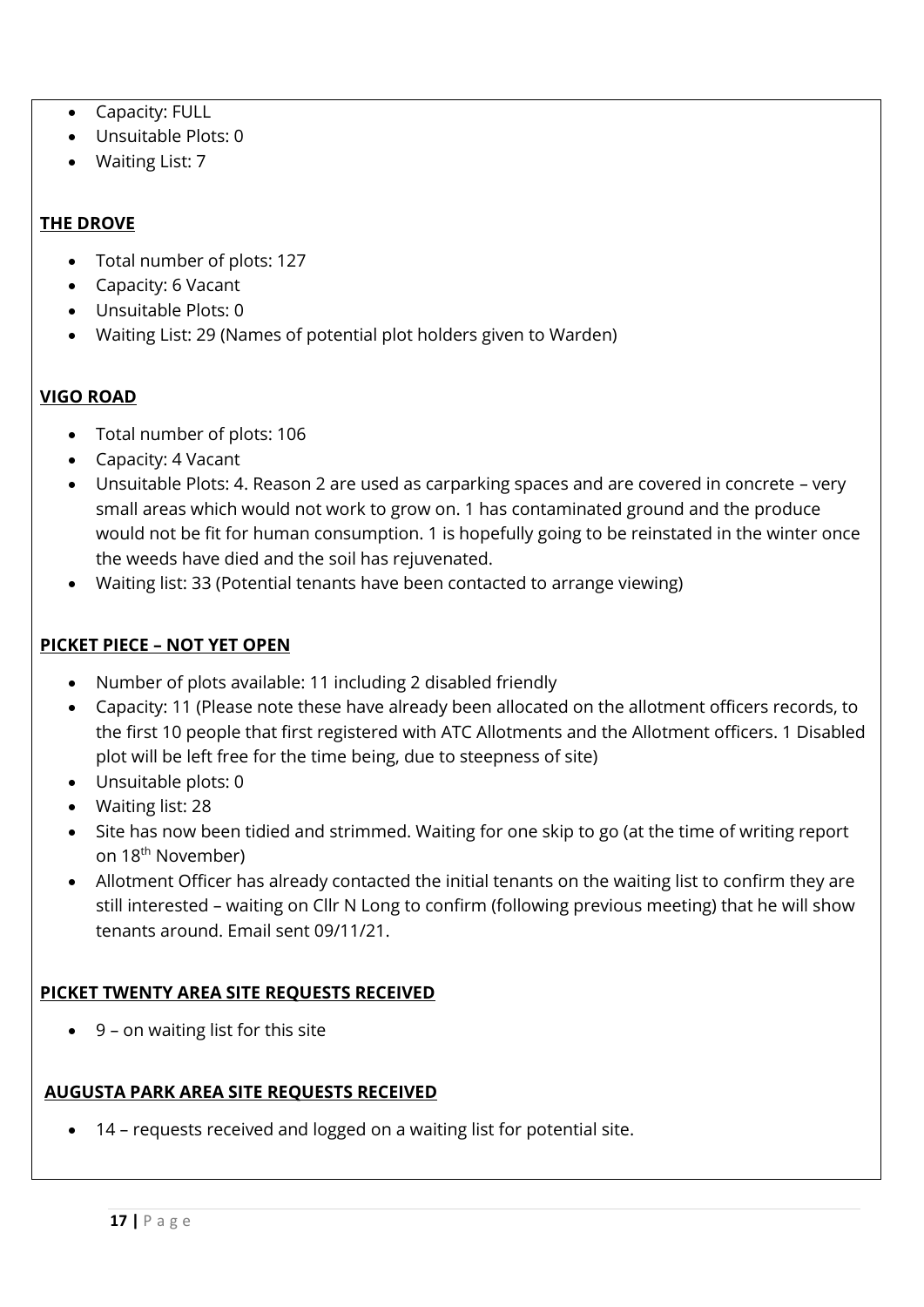#### **NEW TENANCY AGREEMENTS UPDATE**

 $\bullet$  14 – paperwork completed for new tenants across all sites as of 18<sup>th</sup> November 2021.

#### **General updates**

- 8 Eviction Notices were sent out across all sites following non payment.
- 6 non-cultivation letters sent out more to follow.
- All waiting lists are up to date as date of writing report  $18<sup>th</sup>$  November 2021.

**Please note -** Whilst we have an active waiting list, we are not allowing any tenants second plots in accordance with our procedures and guidance from the Town Clerk.

**Recommendations To note report.**

Note: The person to contact about this report is Jo Whiteman

Andover Town Council, 66B High Street, Andover, Hampshire. SP10 1NG Tel: 01264 335592

Email: allotmentofficer2@andovertc.co.uk

Website: www.andover-tc.gov.uk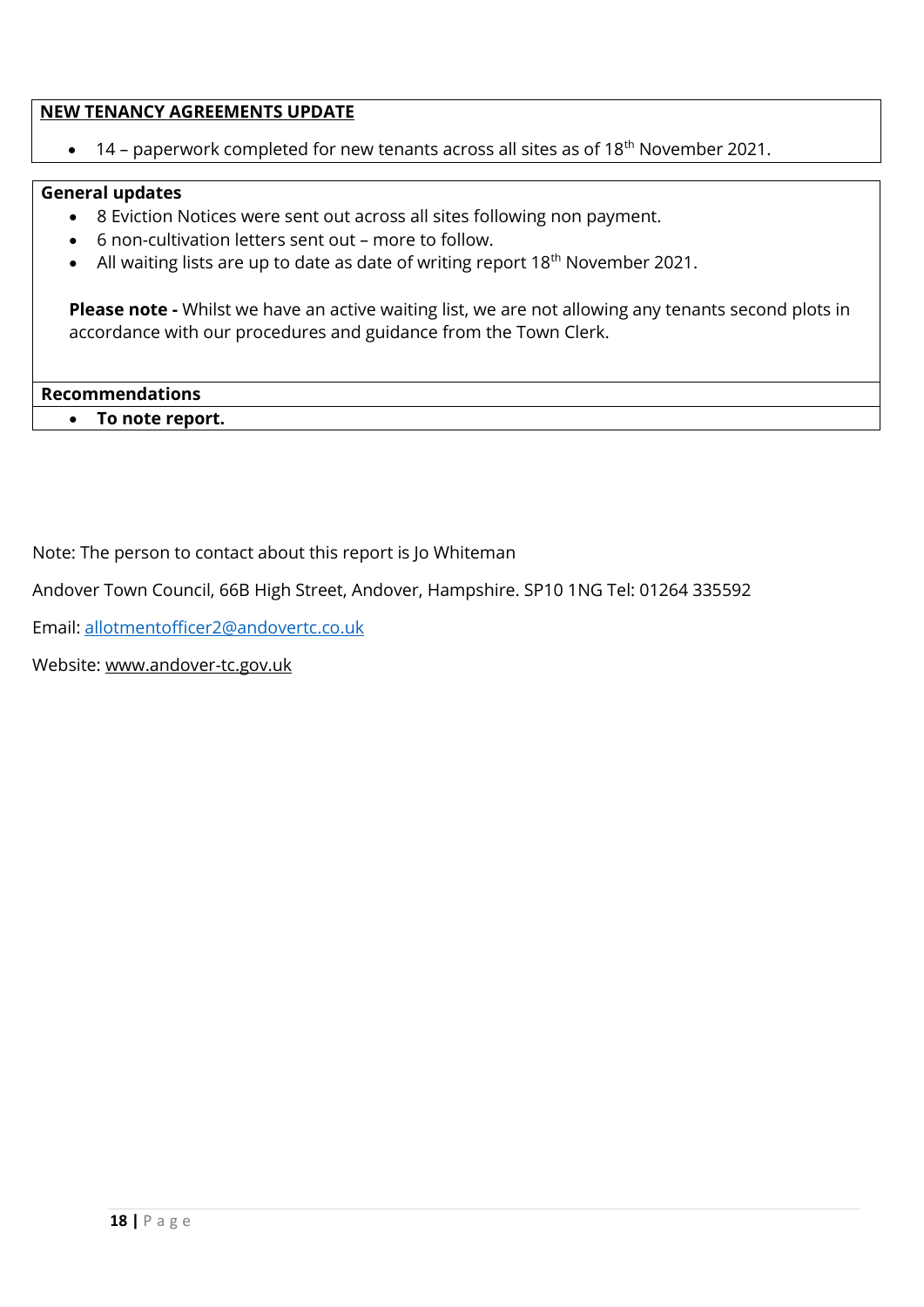## **Andover Town Council ALLOTMENT WARDENS MEETING**

To be held at **19:00hrs** on **Monday 11 October 2021** at

The British Legion Club Osborne Road, Andover

#### **AGENDA & Notes of Meeting – received from Mike Cantilon (The Drove Association)**

#### 1. **Apologies**

To receive and accept apologies for absence. Mylen Road Warden was not present.

#### **2. Introductions & Purpose of Meeting**

To introduce Wardens and explain the purpose of the Meeting. Wardens introduced themselves.

#### 3. Wardens Terms of Reference

#### To review the current Terms of Reference and make suggestions to Andover Town Council Officers for review at the next Allotment Committee.

The Terms of Reference were out of date and a suggested updated version was presented to the Wardens and debated. The resultant document is attached. Also attached is the Terms of Reference for The Drove Corporate Warden that was originally agreed with the Town Clerk. The only update to that was a change in the frequency of inspections to monthly. During the discussions, it became obvious how out of touch some Wardens were with discussions at Allotment Committee Meetings; there also appeared to be a reluctance by some to spend, maybe, just an occasional hour attending Warden and/or Committee Meetings.

#### 4. Plot Inspections

A To review the plot inspection process and set up a procedure to be recommended to Andover Town Council Officers and reviewed at the next Allotments Committee. There was a reluctance by some Wardens to acknowledge the benefit of monthly plot inspections by Wardens, particularly during the growing season when the state of uncultivated plots can very quickly deteriorate and lead to complaints. The Terms of Reference reflect this.

B To suggest a schedule for Plot Inspections.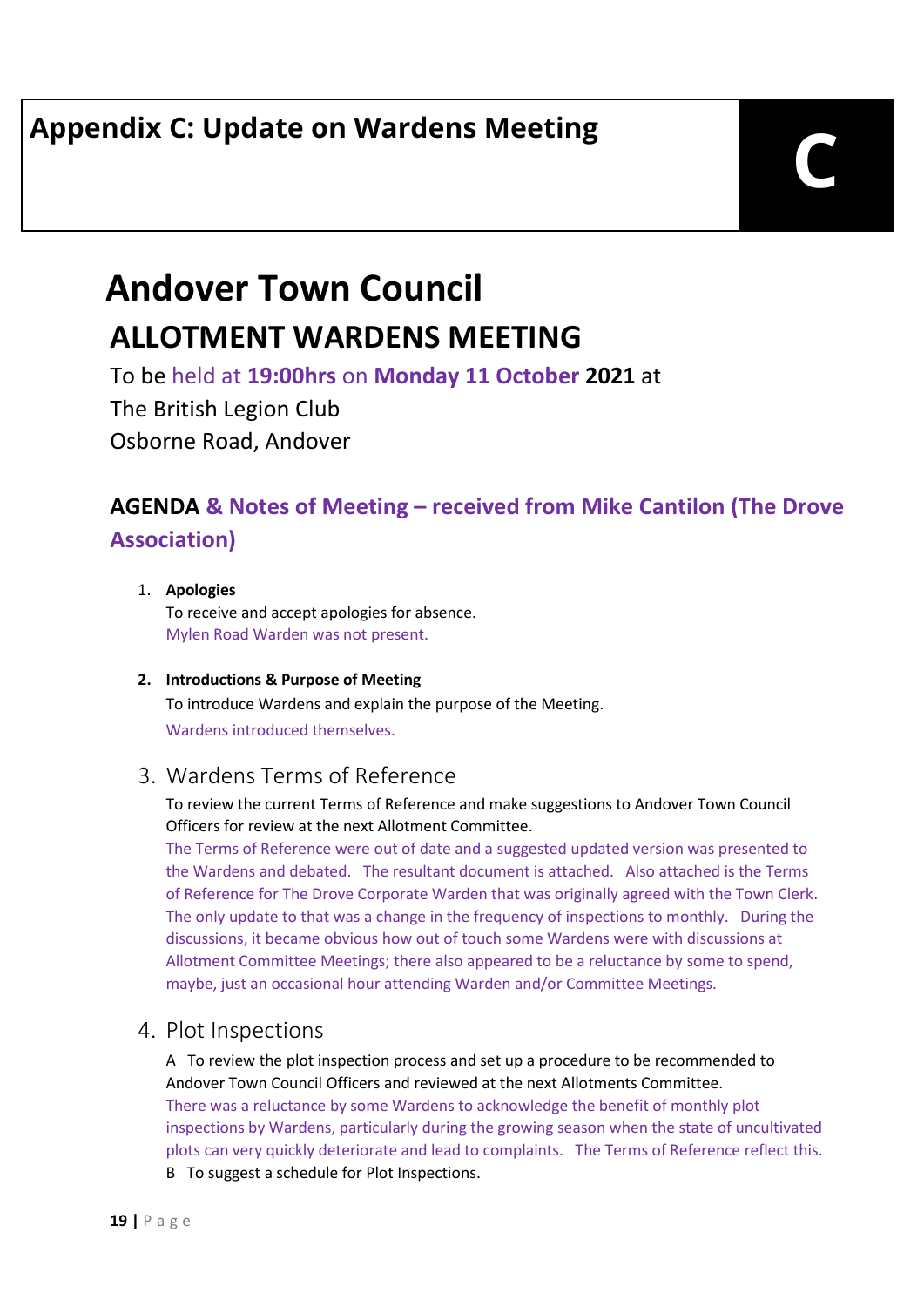The suggestion would have been for Wardens to submit plot inspection reports spread evenly over a month so that it levelled out the work load on the Allotment Officers in dealing with the Wardens' reports but in light of varying response to uniform regular plot inspections, this was not discussed.

#### C To consider a format for Plot Inspection Reports.

There was no agreement on this as some Wardens preferred to "do their own thing"! The benefit of a spreadsheet as used by The Drove, was however acknowledged. Some Wardens suggested that the Council should produce a template for plot inspections.

#### 5. Role of Andover Town Council

To review the assistance needed by Andover Town Council in carrying out the position of Warden on their behalf. To report back to Officers and the Allotment Committee. There was general agreement that when plot inspections were submitted, Wardens needed regular feedback on when letters were sent out to the tenants. The Rules and Regulations already covered non-cultivation and non-payment of rent; the Wardens requested that these rules are applied to avoid some of the problems caused. It was acknowledged that some tenants may "falsely" claim to be long term sick.

#### 6. Rules and Regulations

To review the Andover Town Council Rules and Regulations and discuss how Wardens can help adherence to them.

It was considered that the timescales for cultivation by new tenants was generous and that shorter timescales should be considered. All new tenants should also be made aware that regular plot inspections will occur. (Current tenants may also need reminding!)

#### 7. Insurance

To clarify that Wardens are covered by Andover Town Council Employee Liability Insurance whilst undertaking Warden Duties.

The Town Council to confirm and advise Wardens whether they are covered by any insurance whilst undertaking Warden duties.

#### 8. Contact details of Wardens

To agree on sharing contact details that unless agreed to will not be divulged to any third party.

All Wardens, except one, provided an email address for receipt of the revised Terms of Reference and for sharing between the Wardens. Phone numbers were also provided. KH to enquire about setting up Town Council email addresses for Wardens so that they need not use their personal email. (Not required for The Drove as it already uses an impersonal email address.)

#### 9. Date of Next Meeting

To note that the next Allotment Committee meetings are 4 November 2021 and 2 December 2021 and to decide on the date of the next Wardens meetings in line with this. No date was agreed.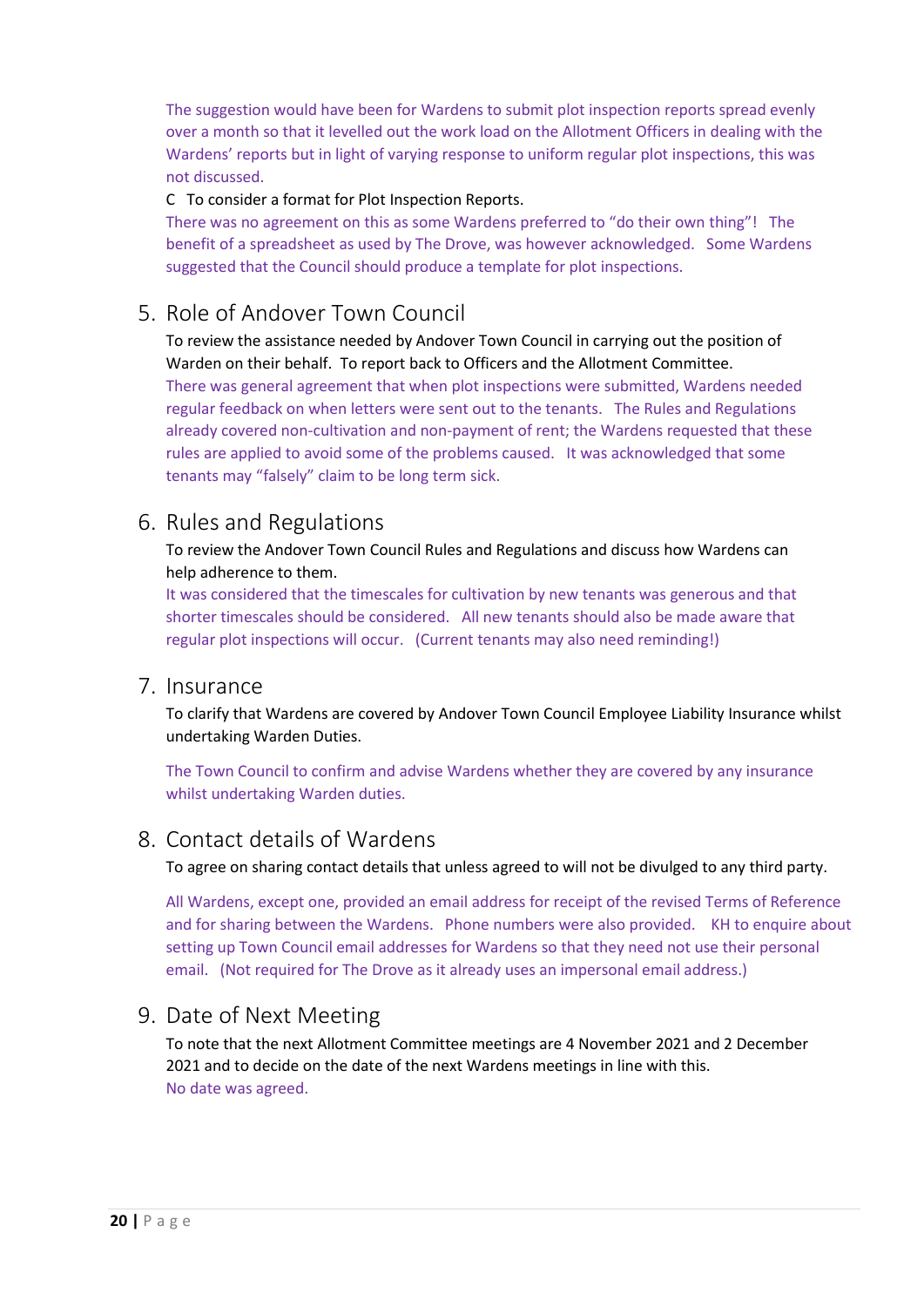## Andover Town Council **ANDOVER TOWN COUNCIL**



Terms of Reference for Allotment Wardens

The Drove Allotment Association

#### **As a Corporate Warden of an Andover Town Council Allotment Site, you will be required to carry out the following:**

- 1. Assist tenants with any problems and only refer them to the Town Council if an answer is not known
- 2. Submit a report every month on the status of the allotment site, to include:
- 2.1 uncultivated plots
- 2.2 encroachments onto paths by allotment holders
- 2.3 disputes with neighbouring plots and/or properties eg. overhanging trees
- 2.4 potential breaches of Tenancy Agreements or the Allotment Rules & Regulations
- 3. To report to the Town Council any maintenance problems such as faulty toilets within 24 hours of being aware of the problem
- 4. Send a representative to attend Wardens' and/or Committee meetings on at least 3 occasions per year.
- 5. Keep notice boards up to date with information distributed by the Allotments Administrator
- 6. To show new tenants around the site and report back to Council who will issue necessary paperwork
- 7. Carry out plot inspections on termination of tenancy and submit photograph if possible

The Drove Allotment Association will be paid an honorarium of £50 per annum for assisting the Town Council in the Warden duties at The Drove Allotment site.

If you cannot carry out the above requirements, please contact the Town Council as soon as possible so that alternative arrangements may be made.

November 2021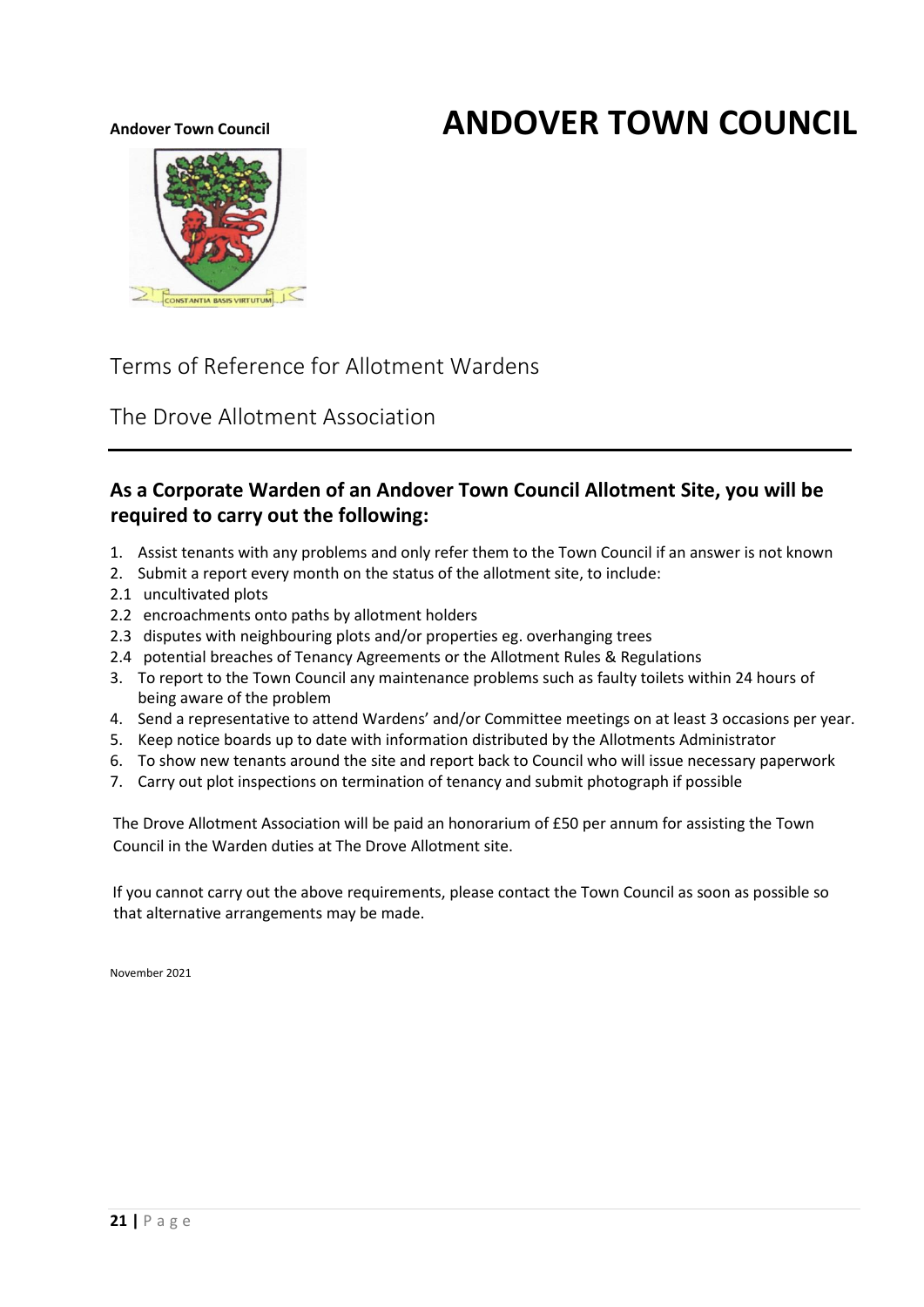#### **ANDOVER TOWN COUNCIL**

#### **Terms of Reference for Allotment Wardens**

#### **As a Warden of an Andover Town Council Allotment Site, you will be required to carry out the following:**

- 1. Assist tenants with any problems and only if an answer is not known, refer them to the Town Council.
- 2. Submit a site inspection report monthly, if possible, otherwise at least quarterly, in a format agreed with the Town Council, to include:
	- 2.1. uncultivated plots,
	- 2.2. encroachment onto paths by plot holders,
	- 2.3. disputes with neighbouring plots and/or near-by properties, eg overhanging tree branches,
	- 2.4. potential breaches of Tenancy Agreement or the Allotment Rules.
- 3. To report to the Town Council any maintenance problems such as leaking taps or faulty toilets as soon as possible.
- 4. Attend Wardens' and/or Committee meetings on at least 3 occasions per year.
- 5. Keep noticeboards up to date with current information distributed by the Allotments Officer.
- 6. Collect details and photos of events that could be included into the newsletter (as and when).
- 7. To show all new tenants around the site to view vacant plots and report back to the Council that will issue necessary paperwork. If unable to "meet & greet", a plot holder could be nominated to carry out this task.
- 8. Carry out plot inspections on termination of Tenancy and submit photograph of plot if possible.
- 9. Warden details to be published on the noticeboard ie name, plot number and contact details.
- 10. As a Warden you will be paid an honorarium of £50 per annum and you will be allowed one plot free of rent, which you will be expected to maintain in a well cultivated condition.
- 11. If you cannot or fail to carry out the above requirements you will be asked to step down as Warden for your allotment site and you will be required to pay the rent for your allotment plot.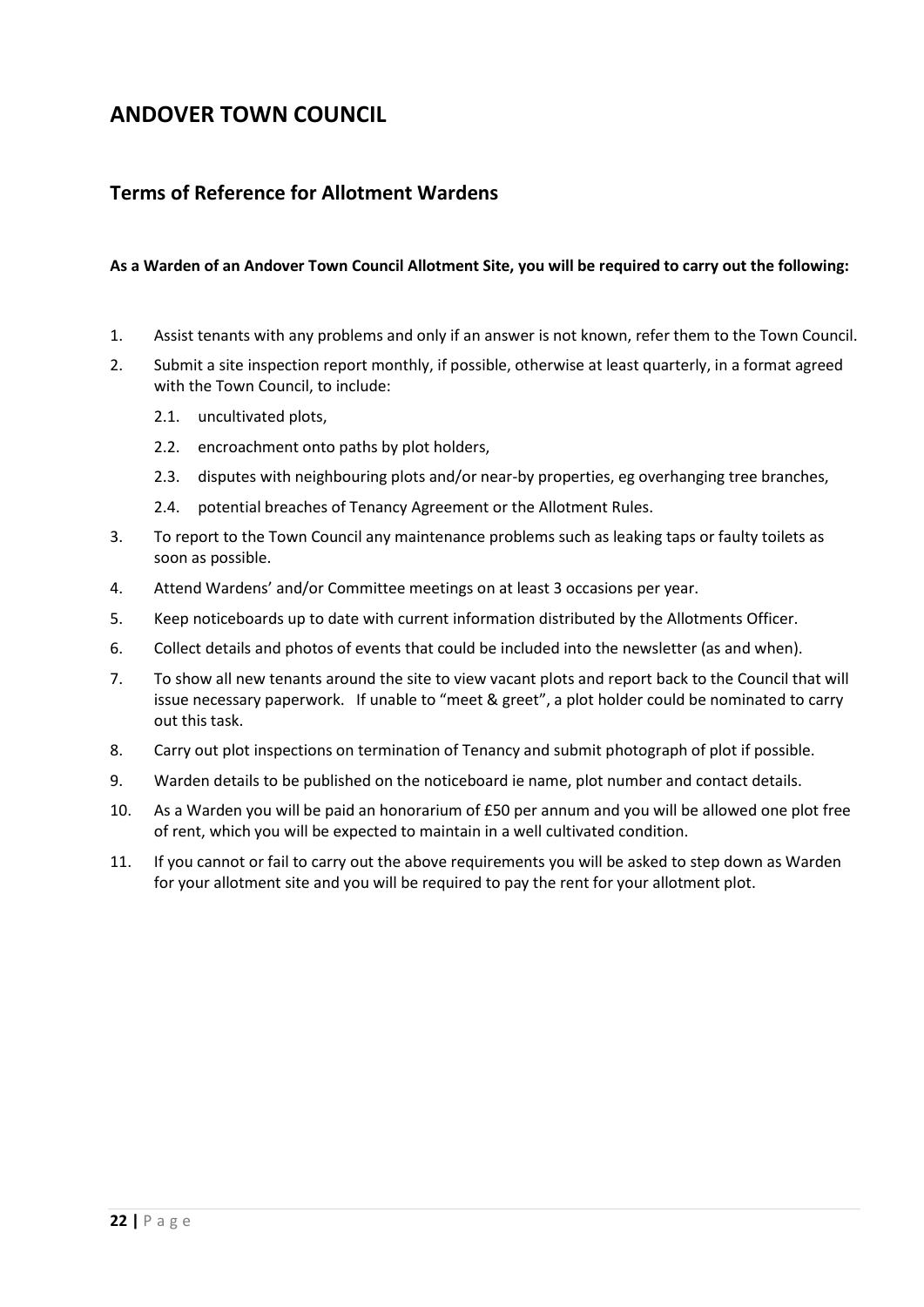# **Appendix D: Rules and Regulations – Poly Tunnels (Suggested Wording) D**

#### **Purpose of the Report**

 To suggest wording to update the Rules and Regulations on Polytunnels and to make clearer the Tenants responsibility to obtain insurance.

#### **Proposed 'DRAFT' wording**

The Allotment Committee tasked Officers with suggesting wording to update the Rules and Regulations regarding Polytunnels and Tenants responsibility to obtain personal insurance:

| 3.6 | <b>Buildings</b>                                                                                                                                                                                                                                          |
|-----|-----------------------------------------------------------------------------------------------------------------------------------------------------------------------------------------------------------------------------------------------------------|
|     | Not to put up any Buildings within the Allotment Plot<br>except for storage or composting or for a purpose relevant<br>to Allotment Plot Activities. All buildings will require prior<br>written consent from the Council.                                |
|     | Sheds and greenhouses should not have a floor area<br>exceeding 4.5sq m. $(8 \times 6ft)$                                                                                                                                                                 |
|     | The floor area of a Polytunnel should be the lessor of<br>32sq m, or one quarter of the area of a rented plot. (6 x 5 m).<br>The polytunnel support poles should be dug into the<br>ground a minimum of 2 feet.                                           |
|     | No concrete bases are permitted under any<br>circumstances.                                                                                                                                                                                               |
|     | Buildings must be erected on the Allotment Plot and<br>must be at least two feet from any fence, path or track.                                                                                                                                           |
|     | Any buildings put up on the allotment plot must be<br>removed by the tenancy termination date.                                                                                                                                                            |
|     | Chicken coops should not exceed a floor area of<br>1sqm and the chicken run must not exceed a floor area of<br>10sqm.                                                                                                                                     |
|     | In the event of exceptional weather conditions<br>tenants are expected to make sure that any buildings on<br>their plots are made secure and are not hazardous with<br>a Strictly No Hazardous material (e.g. asbestos) may be<br>used for the structure. |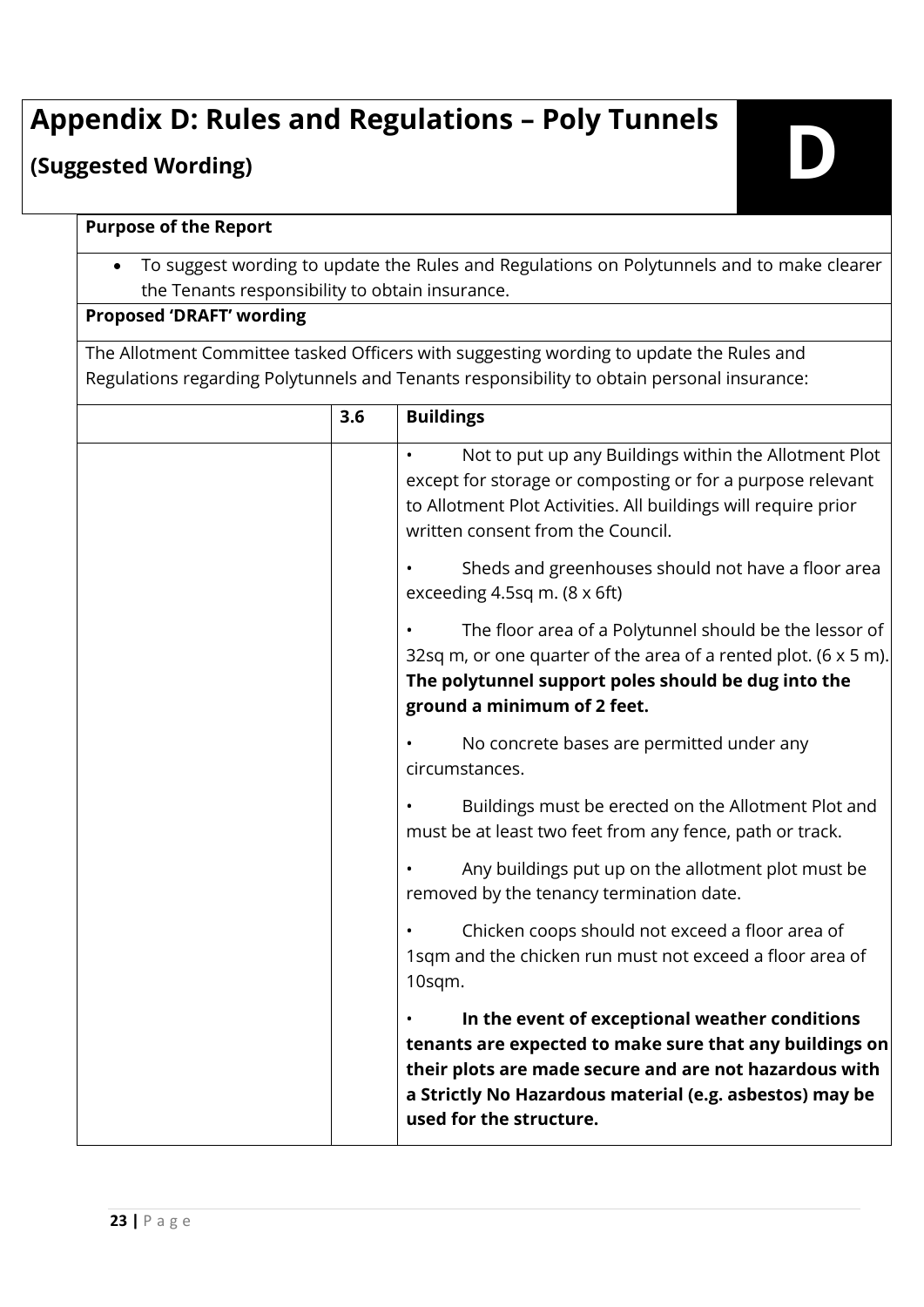|                        |      | If the Council is not satisfied with the condition of<br>the structure, you shall either alter or repair it to the<br>satisfaction of the Council or remove it within 1 month<br>of instruction by the Council to do so. If the structure is<br>not removed, the Council may remove it, and you will be<br>charged for the removal.<br>Any polytunnel that is erected requires consent<br>from the Town Council before erection and an Officer<br>will attend site once the polytunnel is in place to ensure<br>it has been safely secured. |
|------------------------|------|---------------------------------------------------------------------------------------------------------------------------------------------------------------------------------------------------------------------------------------------------------------------------------------------------------------------------------------------------------------------------------------------------------------------------------------------------------------------------------------------------------------------------------------------|
|                        | 3.14 | <b>Duty of Care</b>                                                                                                                                                                                                                                                                                                                                                                                                                                                                                                                         |
|                        |      | The Tenant has a duty of care to others, including<br>visitors and trespassers even when not on site.                                                                                                                                                                                                                                                                                                                                                                                                                                       |
|                        |      | The Tenant shall take care when using strimmers,<br>rotovators, grass cutting machines and the Council cannot<br>be held responsible for any injury caused as a result of use<br>of the equipment.                                                                                                                                                                                                                                                                                                                                          |
|                        |      | Tenants to ensure all tools are stored safely.<br>The Council accepts no responsibility for loss or<br>damage to such items nor any resulting injury however<br>caused.                                                                                                                                                                                                                                                                                                                                                                     |
|                        |      | Not to leave any hole uncovered or unprotected<br>whether as a pond or during any cultivation or construction<br>so as to constitute a hazard.                                                                                                                                                                                                                                                                                                                                                                                              |
|                        |      | The Tenant shall remain responsible and liable<br>for any acts or omissions by the tenant or any person<br>under the control of the tenant leading to a personal<br>injury claim.                                                                                                                                                                                                                                                                                                                                                           |
|                        |      | Andover Town Council expects the Tenant to take<br>out insurance to cover any loss, damage or injury to                                                                                                                                                                                                                                                                                                                                                                                                                                     |
|                        |      | property, other tenants, members of the public that                                                                                                                                                                                                                                                                                                                                                                                                                                                                                         |
|                        |      | occurs on the Tenants plot or resulting from any action<br>taken or not taken to secure belongings on their plot.                                                                                                                                                                                                                                                                                                                                                                                                                           |
| <b>Decemmendations</b> |      |                                                                                                                                                                                                                                                                                                                                                                                                                                                                                                                                             |

#### **Recommendations**

- To receive and note the report
- To agree 'next steps' and instruct Officers accordingly.

Note: The person to contact about this report is Tor Warburton, Deputy Clerk. Andover Town Council, 66B High Street, Andover, Hampshire. SP10 1NG Tel: 01264 335592 Email: deputyclerk@andovertc.co.uk

Website: www.andover-tc.gov.uk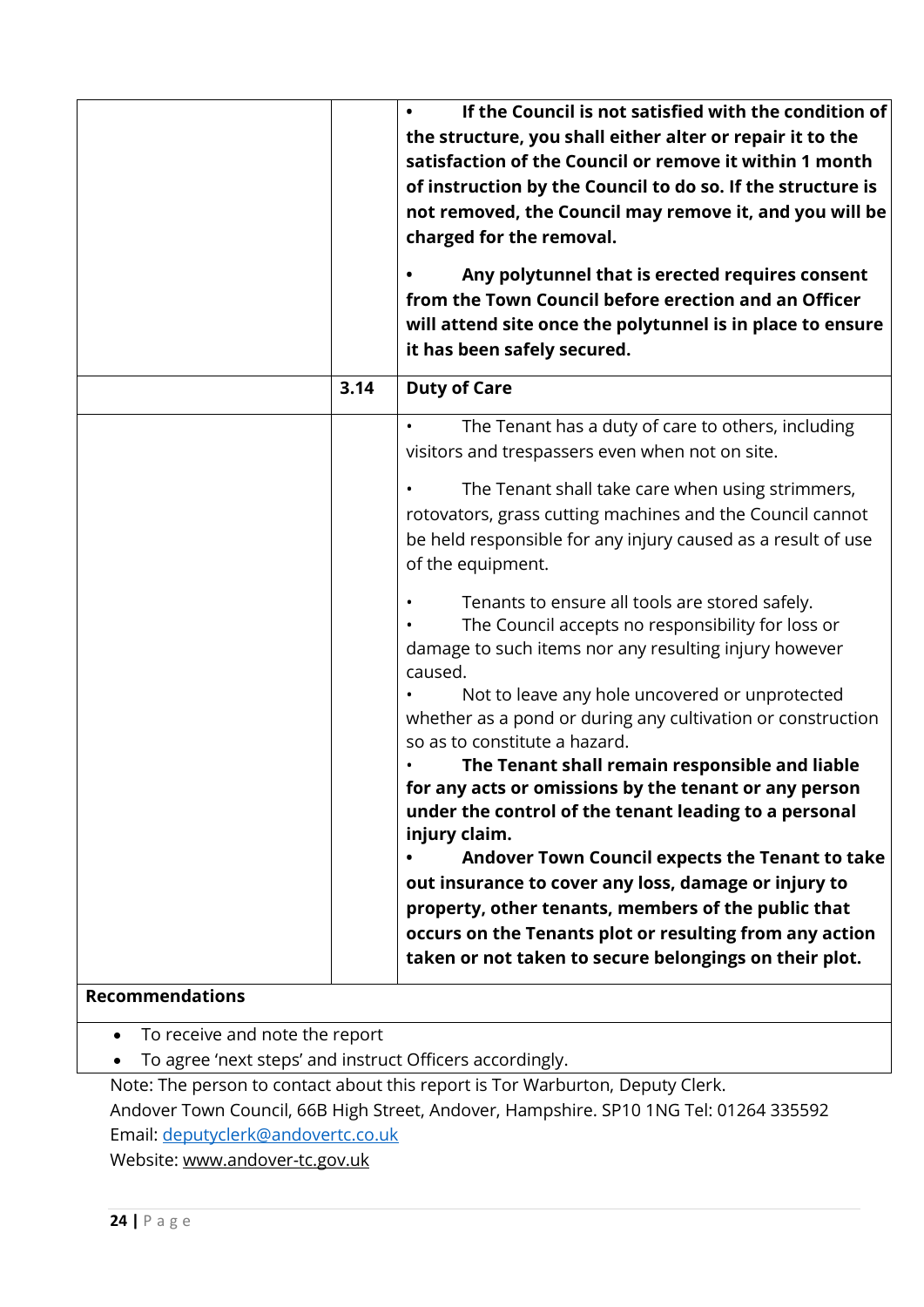## **Appendix E: Allotment Officers Report**

## DECEMBER 2021

#### **Please note the following updates**:

- Allocation of new allotment plots 14 new tenancy agreements have been completed since November 2021.
- Water is now switched off at all sites for the Winter months.
- Water regulations inspections have taken place.
- Plot inspections The Wardens have assisted Officers by carrying out plot inspections. Cllr N Long has also assisted when wardens are unavailable.
- Incinerators/bonfires tenants have been reminded of the change of timings for the Winter.
- All eviction notices have been sent out following non-payment.
- Six non cultivation letters have been sent out more to follow.
- Existing tenants have been reminded of lock changes.
- Reminders have been sent to relevant tenants regarding shed repairs.
- Reminder sent out to tenants regarding security and locking of gates.
- Wardens are contacted on a regular basis and kept up to date with important issues.

The Officers are aware that Competitions need to resume and this will be done in the New Year.

The Wardens continue to support the Officers with site inspections, showing around potential tenants and urgent matters.

Note: The person to contact about this report is Jo Whiteman (Allotment Officer)

Andover Town Council, 68B High Street, Andover, Hampshire. SP10 1NG

Tel: 01264 335592

Email: [allotmentofficer2@andovertc.co.uk](mailto:allotmentofficer2@andovertc.co.uk)

Website: [www.andover-tc.gov.uk](http://www.andover-tc.gov.uk/)